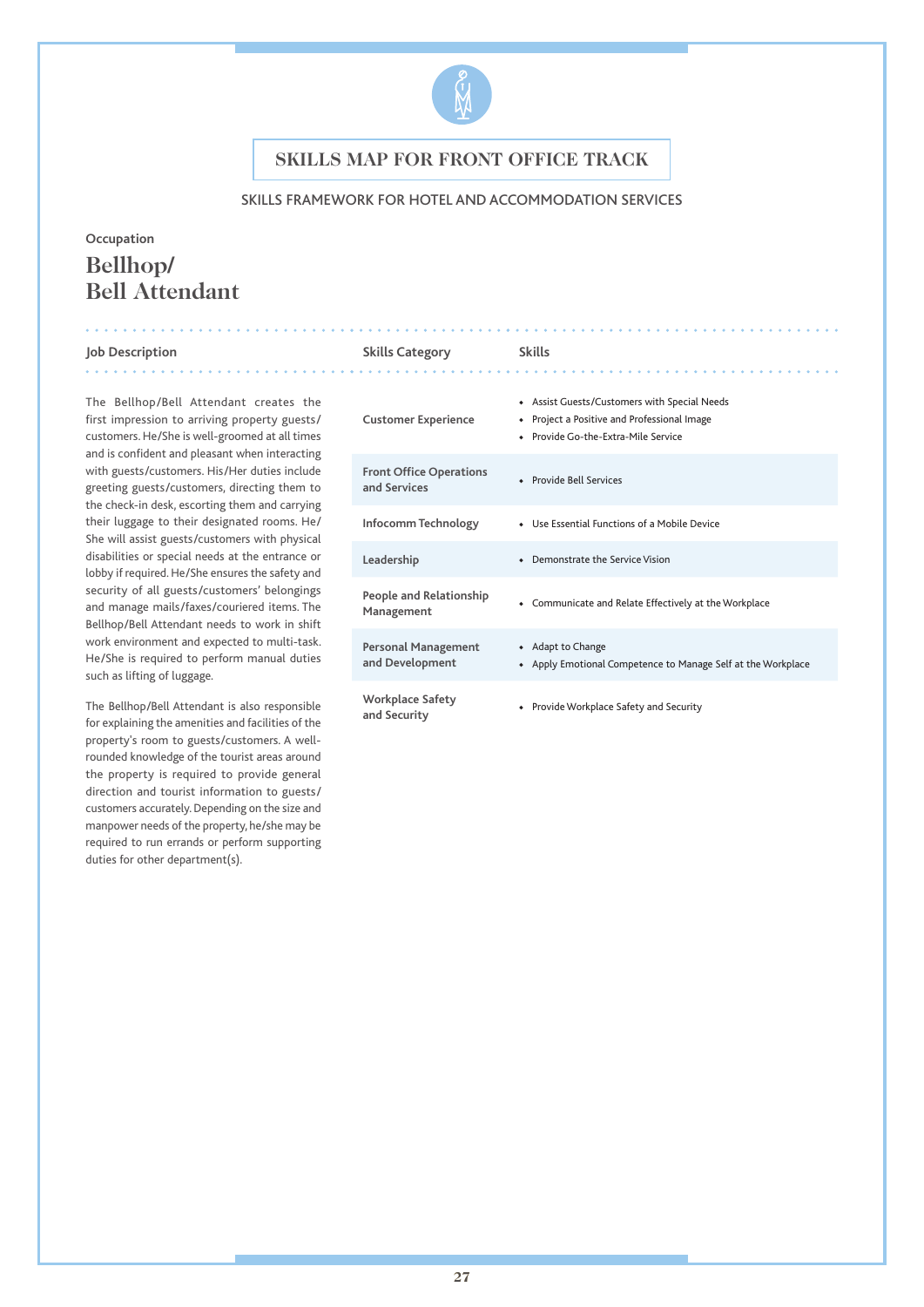

### SKILLS FRAMEWORK FOR HOTEL AND ACCOMMODATION SERVICES

# **Occupation Bell Captain**

#### **Job Description Skills Category Skills**

. . . . . . . . . . . . .

. . . . . . . . . . .

As a senior member of the Bell Services, the Bell Captain orchestrates a professional and memorable service experience for all guests/ customers and ensures the property's service standards are met or exceeded. He/She has knowledge of all the property's departments through regular communication and meetings and could be involved in security matters in the property. The Bell Captain's key responsibilities include coordinating all bell services such as luggage service and storage, message service and assigning work duties and schedules of Bell Attendants/Bell Hops. He/She oversees the grooming of the bell staff and inspects their attire. He/She is required to have a wellgroomed and immaculate appearance with a pleasant disposition.

The Bell Captain may be required to perform manual duties which involve a lot of walking and lifting of luggage. He/She is preferred to have prior working experience as a Bell Attendant/ Bell Hop. He/She acts as a mentor to coach the bell staff on their performance and all aspects of bell services. The Bell Captain is a good communicator to interact with culturally diverse guests/customers, and attend to their enquiries and complaints effectively

| Analytical, Conceptual                         | Solve Problems and Make Decisions at Operations Level                                                    |
|------------------------------------------------|----------------------------------------------------------------------------------------------------------|
| and Evaluative                                 | $\bullet$                                                                                                |
| <b>Customer Experience</b>                     | • Handle Guests/Customers' Concerns and Feedback<br>• Promote Tourism<br>• Respond to Service Challenges |
| <b>Front Office Operations</b><br>and Services | • Monitor Bell Services                                                                                  |
| Infocomm Technology                            | • Perform Essential Online Functions<br>Use Basic Functions and Applications of a Computer<br>$\bullet$  |
| <b>People and Relationship</b>                 | • Work in a Diverse Service Environment                                                                  |
| Management                                     | • Work in a Team                                                                                         |
| Planning and                                   | • Handle Basic Administrative Duties                                                                     |
| Implementation                                 | Implement Operations for Service Excellence                                                              |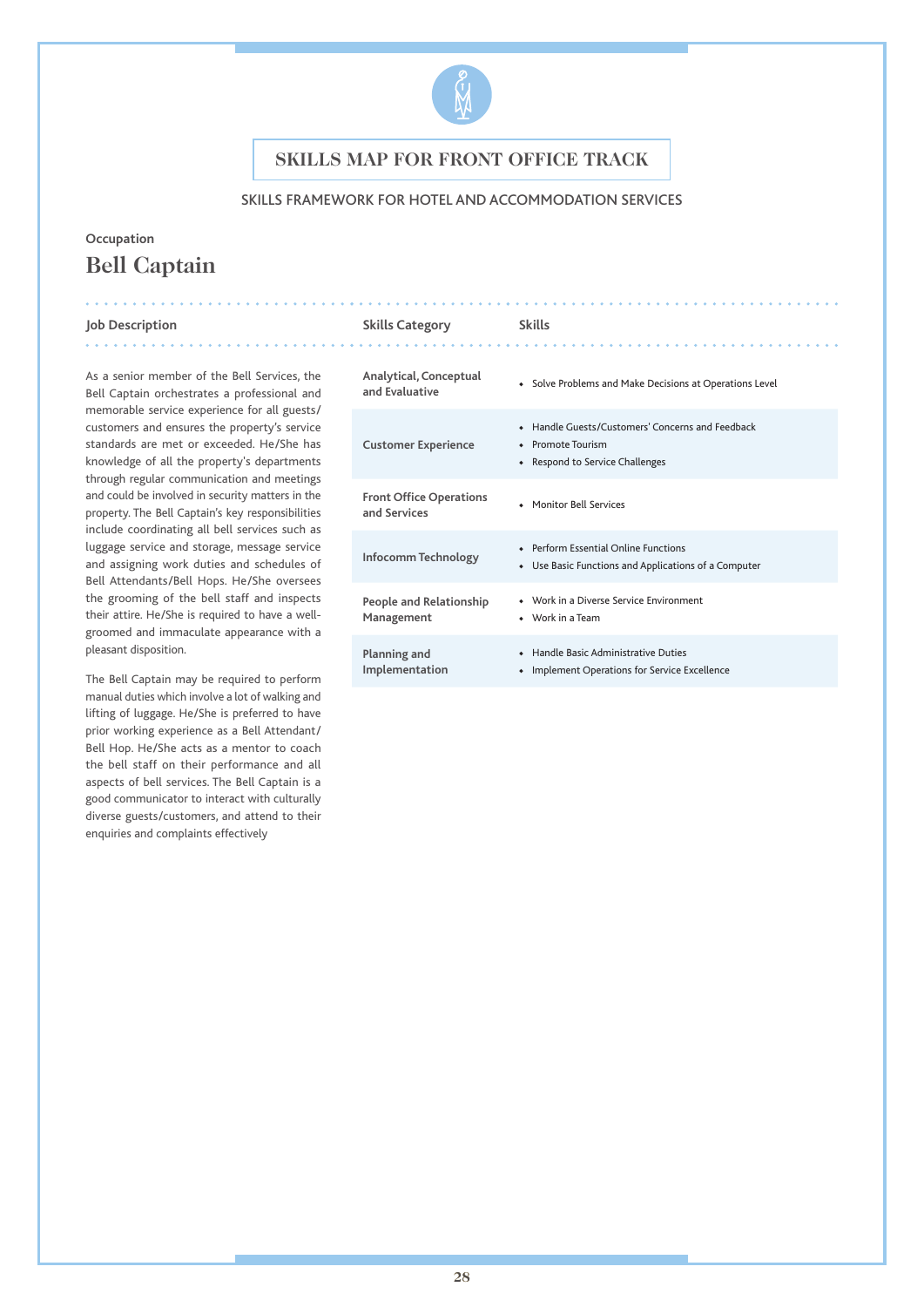

#### SKILLS FRAMEWORK FOR HOTEL AND ACCOMMODATION SERVICES

#### **Occupation**

# **Front Office Agent(Officer)/ Guest Relation(s) Agent(Officer)/ Guest Service(s) Agent(Officer)/ Call Centre Agent(Officer)**

#### **Job Description Skills Category Skills**

The Front Office Agent(Officer)/Guest Relation(s) Agent(Officer)/Guest Service(s) Agent(Officer)/ Call Centre Agent(Officer) directly addresses the needs of all guests/customers and ensures an exceptional guest/customer experience. He/ She treats guests/customers with respect and handles room reservations or walk-in requests, registration procedures and guest/customer complaints with professionalism to promote a positive impression. He/She also works closely with the rooms division and other departments in keeping room status reports up-to-date. He/She also performs cashier-related functions such as posting charges to guest/customer accounts and assisting guests/customers with foreign currency exchange services.

The Front Office Agent(Officer)/Guest Relation(s) Agent(Officer)/Guest Service(s) Agent(Officer)/Call Centre Agent(Officer) should have a working knowledge of property management system to aid in the various job functions. He/She should be well versed in the property's standard procedures, current products, services, promotions, local events, activities and operating hours of establishments. He/She must be knowledgeable to present pricing options and alternatives to meet guests/customers' requests and use suggestive selling techniques to promote other services of the property when appropriate.

The team member from the call centre also handles all incoming calls from internal or external parties to address the needs of all guests/ customers. He/She ensures that every call received is attended to promptly and pleasantly, takes messages accurately and delivers all wake-up calls request timely in accordance with organisational guidelines. He/She also coordinates with food and beverage and other departments to take order of room services from guests/customers and ensures all charges related to call services are posted to guests/customers' accounts accurately.

Good communication, interpersonal skills, active listening and showing empathy, are essential in order to excel in this job role.

| Analytical, Conceptual<br>and Evaluative       | • Solve Problems and Make Decisions at Operations Level                                                                                               |
|------------------------------------------------|-------------------------------------------------------------------------------------------------------------------------------------------------------|
| <b>Customer Experience</b>                     | Handle Guests/Customers' Concerns and Feedback<br>۰<br><b>Promote Tourism</b><br>٠<br>• Respond to Service Challenges                                 |
| <b>Front Office Operations</b><br>and Services | • Provide Front Office Services<br>• Provide One-Stop Services<br>• Provide Switchboard Services                                                      |
| Infocomm Technology                            | • Apply Software Systems in Hospitality Management<br>Perform Essential Online Functions<br>۰<br>• Use Basic Functions and Applications of a Computer |
| <b>People and Relationship</b><br>Management   | Work in a Diverse Service Environment<br>• Work in a Team                                                                                             |
| Planning and<br>Implementation                 | Handle Basic Administrative Duties<br>۰<br>Implement Operations for Service Excellence<br>$\bullet$                                                   |
| <b>Reservations</b><br>Management              | • Provide Reservation Services                                                                                                                        |
| <b>Sales and Marketing</b>                     | • Apply Upselling and Suggestive Selling Techniques                                                                                                   |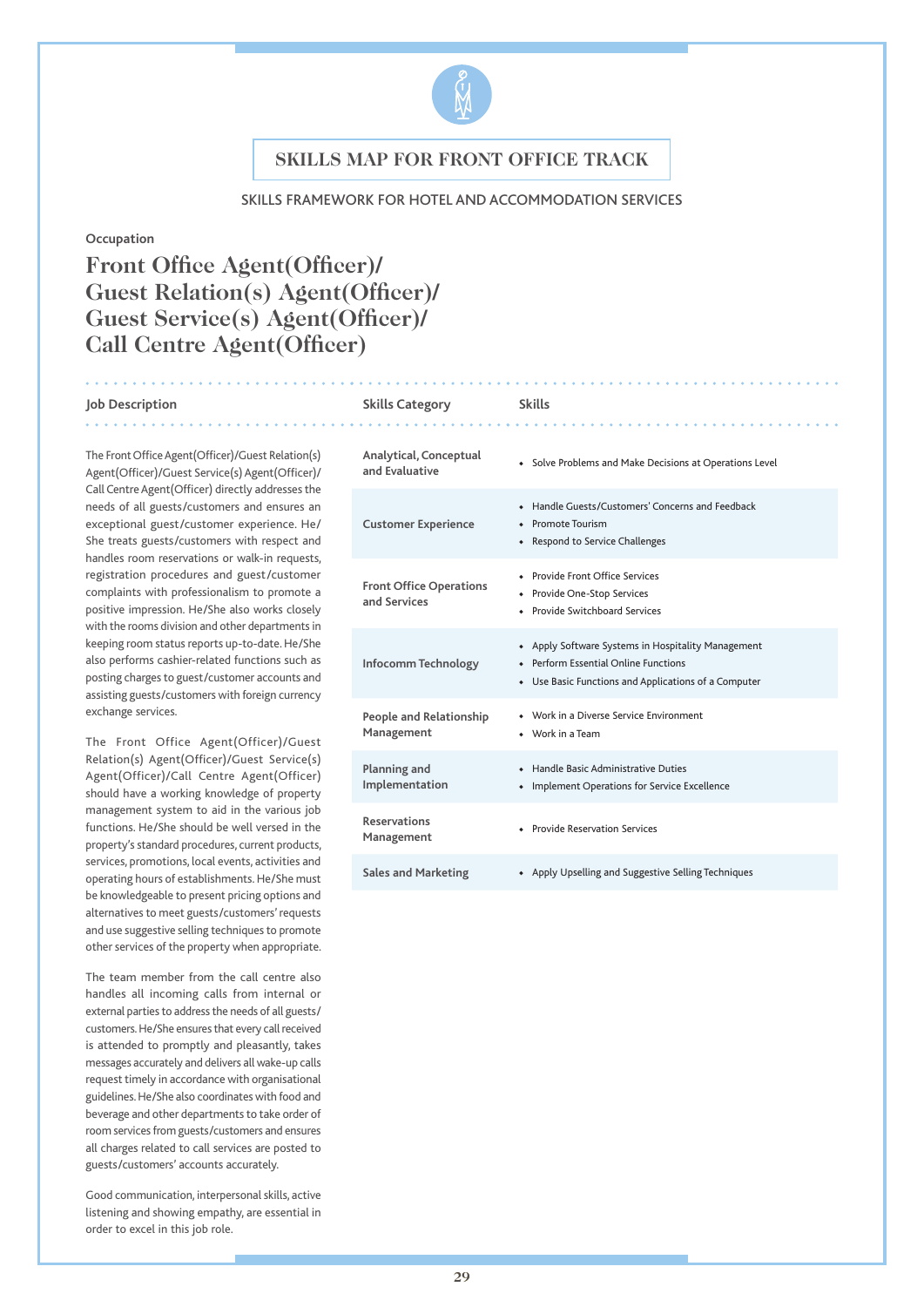

### SKILLS FRAMEWORK FOR HOTEL AND ACCOMMODATION SERVICES

# **Occupation Club Floor Agent(Officer)**

#### **Job Description Skills Category Skills**

. . . . . . . . . . . . . .

The Club Floor Agent(Officer) coordinates the daily operations of the club rooms or suites and club lounge to provide a warm and efficient guest/ customer service to club floor guests/customers. He/She greets club floor guests/customers arriving at the property, conducts room checks, prepares the distribution of guests/customers' amenities and performs the registration and checkout processes. He/She also attends to guest/customer phone requests, provides general local information when required. He/She also gathers feedback on club lounge menu and services which would be reported to the management for improving guest/ customer experiences.

Good communication, interpersonal skills with effective multi-tasking, time management and problem solving skills are required of a Club Floor Agent(Officer) in managing guests/customers' complaints and enquiries efficiently. He/She is required to coordinate with other departments to create a welcoming and quality experience for club floor guests/customers. The Club Floor Agent(Officer) needs to possess a pleasant and sociable disposition in building a close rapport with all guests/customers even beyond their stay at the property. It is also essential for the Club Floor Agent(Officer) to have basic knowledge and skills in food and beverage to facilitate club floor functions and events.

| Analytical, Conceptual<br>and Evaluative       | • Solve Problems and Make Decisions at Operations Level                                                                                                                                                                                        |
|------------------------------------------------|------------------------------------------------------------------------------------------------------------------------------------------------------------------------------------------------------------------------------------------------|
| <b>Customer Experience</b>                     | • Handle Guests/Customers' Concerns and Feedback<br>• Promote Tourism<br>• Respond to Service Challenges                                                                                                                                       |
| Food and Beverage <sup>®</sup>                 | • Follow Food and Beverage Safety and Hygiene Policies<br>and Procedures<br>• Prepare Alcoholic Beverage for Service<br>• Prepare and Serve Cold Beverages<br>• Prepare and Serve Hot Beverages<br>• Provide Essentials of Dining Room Service |
| <b>Front Office Operations</b><br>and Services | • Provide Club Floor Services                                                                                                                                                                                                                  |
| Infocomm Technology                            | • Apply Software Systems in Hospitality Management<br>◆ Perform Essential Online Functions<br>• Use Basic Functions and Applications of a Computer                                                                                             |
| <b>People and Relationship</b><br>Management   | • Work in a Diverse Service Environment<br>$\bullet$ Work in a Team                                                                                                                                                                            |
| Planning and<br>Implementation                 | • Conduct Stocktaking<br>• Handle Basic Administrative Duties<br>• Implement Operations for Service Excellence                                                                                                                                 |
| <b>Sales and Marketing</b>                     | • Apply Upselling and Suggestive Selling Techniques                                                                                                                                                                                            |

\* Skills Category/Skills of Food and Beverage is subject to change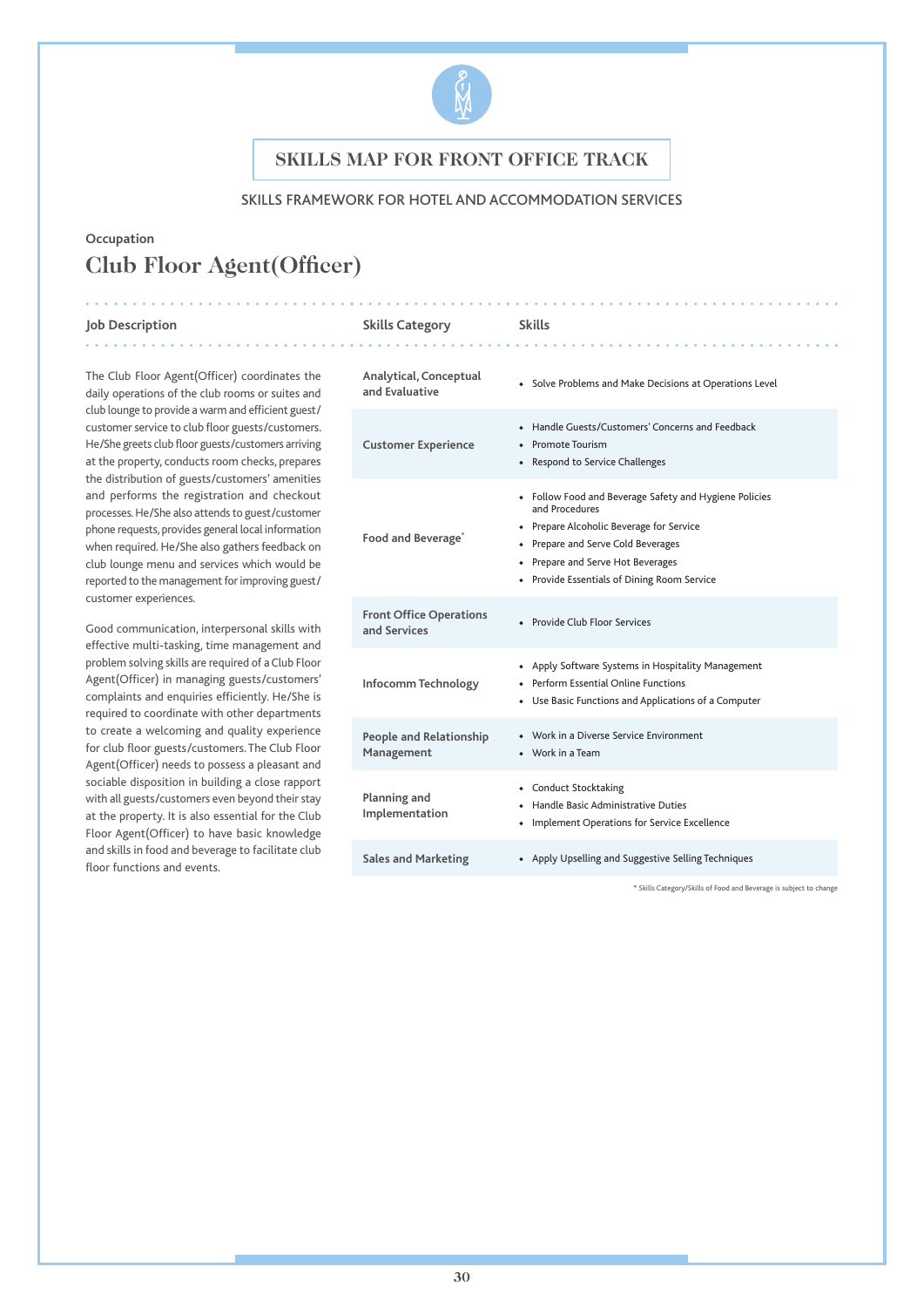

### SKILLS FRAMEWORK FOR HOTEL AND ACCOMMODATION SERVICES

## **Occupation Butler**

#### **Job Description Skills Category Skills**

The Butler ensures a pleasant and impeccable service experience by personally attending to guests/customers' needs and requests. Primary responsibilities include coordinating amenity deliveries, replenishment of room amenities, attending to errands assigned by guests/ customers, food and beverage related duties and household management in luxurious suites. He/She should be patient and composed, able to work under stressful situations and tight time constraints at all times.

The Butler should have a fundamental knowledge of formal etiquettes and international protocols for addressing Royalty, Head of States, prominent corporate delegates and VIPs. He/She works closely with other butlers and departments to meet guests/customers' requests. He/she is also required to handle in-room services such as in-room dining, laundry, garment pressing and shoe shine services. Due to the high level of guest interface, the Butler should have excellent communication skills, active listening skills to anticipate and manage guests/customers' requests. He/She is required to be resourceful in resolving any challenges faced and be knowledgeable of major local features and local events/activities to deliver exceptional guest/ customer experiences.

| Analytical, Conceptual<br>and Evaluative       | • Demonstrate Initiative and Enterprising Behaviours                                                                                                                       |
|------------------------------------------------|----------------------------------------------------------------------------------------------------------------------------------------------------------------------------|
| Communications                                 | • Identify and Establish Internal and External Stakeholder<br>Relationships                                                                                                |
| <b>Customer Experience</b>                     | Establish Relationships for Customer Confidence<br>• Monitor Guest/Customer Experience<br>• Resolve Guests/Customers' Concerns and Feedback                                |
| Food and Beverage <sup>®</sup>                 | • Prepare and Serve Wine<br>• Provide Essentials of Dining Room Service<br>• Provide Room Service<br>• Provide Specialty Coffee Service<br>• Provide Specialty Tea Service |
| <b>Front Office Operations</b><br>and Services | • Provide Butler Service                                                                                                                                                   |
| Infocomm Technology                            | • Perform Online Collaboration                                                                                                                                             |
| <b>Information and Results</b>                 | • Acquire Industry Knowledge                                                                                                                                               |
| Leadership                                     | • Role Model the Service Vision                                                                                                                                            |
| People and Relationship<br>Management          | • Facilitate Effective Communication and Engagement at<br>the Workplace                                                                                                    |
| <b>Personal Management</b><br>and Development  | • Apply Emotional Competence to Manage Self and Team at<br>the Workplace                                                                                                   |

\* Skills Category/Skills of Food and Beverage is subject to change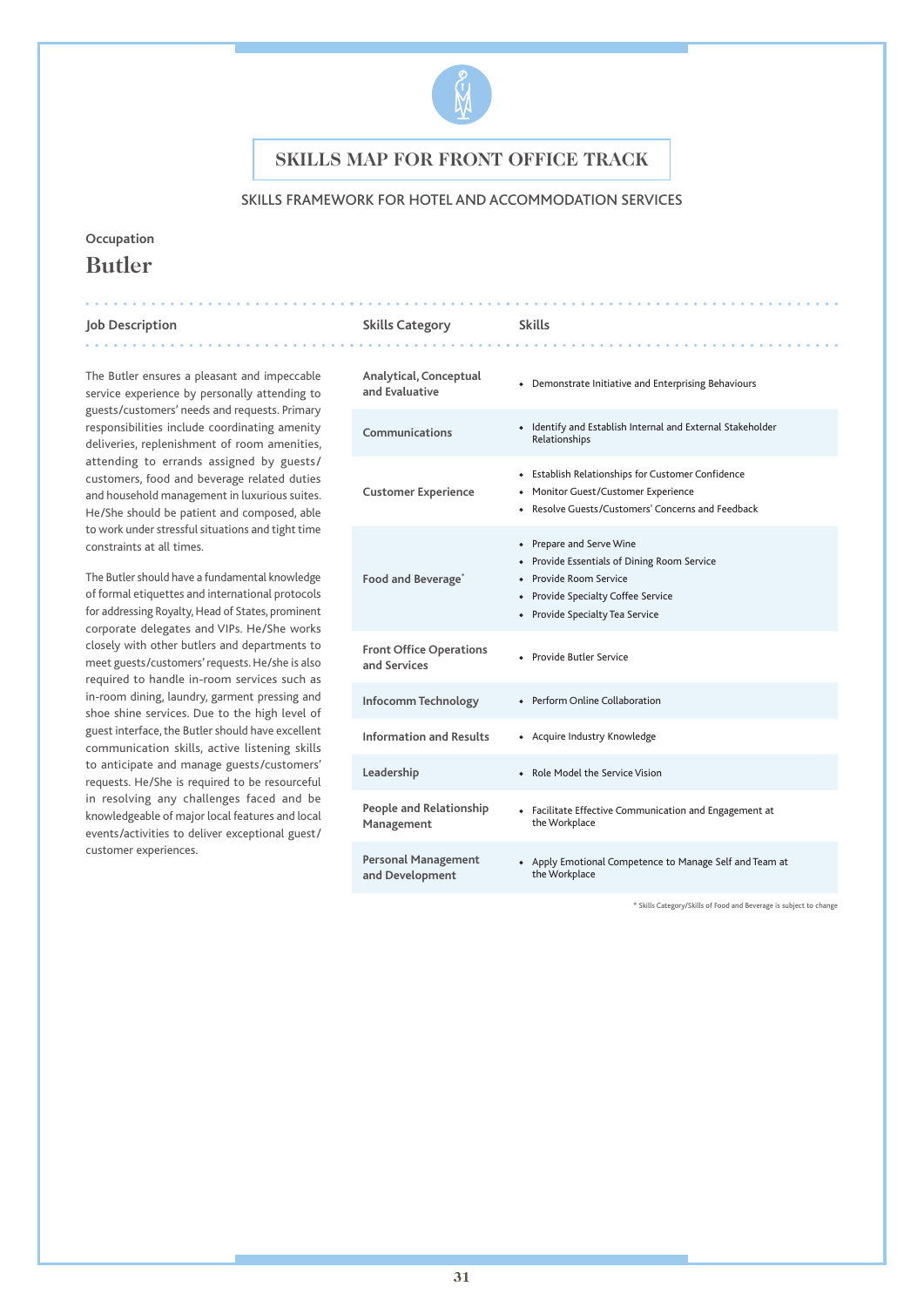

### SKILLS FRAMEWORK FOR HOTEL AND ACCOMMODATION SERVICES

### **Occupation**

# **Assistant Concierge**

#### **Job Description Skills Category Skills**

The Assistant Concierge delivers outstanding guest/customer service by extending warm greetings to guests/customers and assisting them with transportation, restaurant, tours and entertainment requests professionally. The Assistant Concierge should have working knowledge of the property management system to aid in his/her job functions. He/She should be resourceful with local features, eateries and major attractions, as well as events/activities within and beyond the property.

The Assistant Concierge should be a personable and approachable individual with good interpersonal skills. He/She must be able to thrive in a fast-paced, shift work environment and has the ability to analyse, evaluate and solve problems. He/She mentors junior team members and performs clerical duties when required. The Assistant Concierge is also expected to assist arriving/departing guests/customers with luggage deliveries, luggage storage and room changes. Feedback from guests/customers and other departments would be gathered and reported to the Chef Concierge/Supervisor. He/She should be aware of the property's safety regulations and support any other workplace safety initiatives, as approved by the management.

| Analytical, Conceptual<br>and Evaluative       | • Demonstrate Initiative and Enterprising Behaviours                                                                                          |
|------------------------------------------------|-----------------------------------------------------------------------------------------------------------------------------------------------|
| Communications                                 | • Identify and Establish Internal and External Stakeholder<br>Relationships                                                                   |
| <b>Customer Experience</b>                     | • Establish Relationships for Customer Confidence<br>• Monitor Guest/Customer Experience<br>• Resolve Guests/Customers' Concerns and Feedback |
| <b>Front Office Operations</b><br>and Services | • Provide Concierge and Uniformed Services                                                                                                    |
| Infocomm Technology                            | • Perform Online Collaboration                                                                                                                |
| <b>Information and Results</b>                 | • Acquire Industry Knowledge                                                                                                                  |
| Leadership                                     | • Role Model the Service Vision                                                                                                               |
| <b>People and Relationship</b><br>Management   | • Coach and Motivate a Diverse Workforce<br>• Facilitate Effective Communication and Engagement at<br>the Workplace                           |
| Personal Management<br>and Development         | • Apply Emotional Competence to Manage Self and Team at<br>the Workplace                                                                      |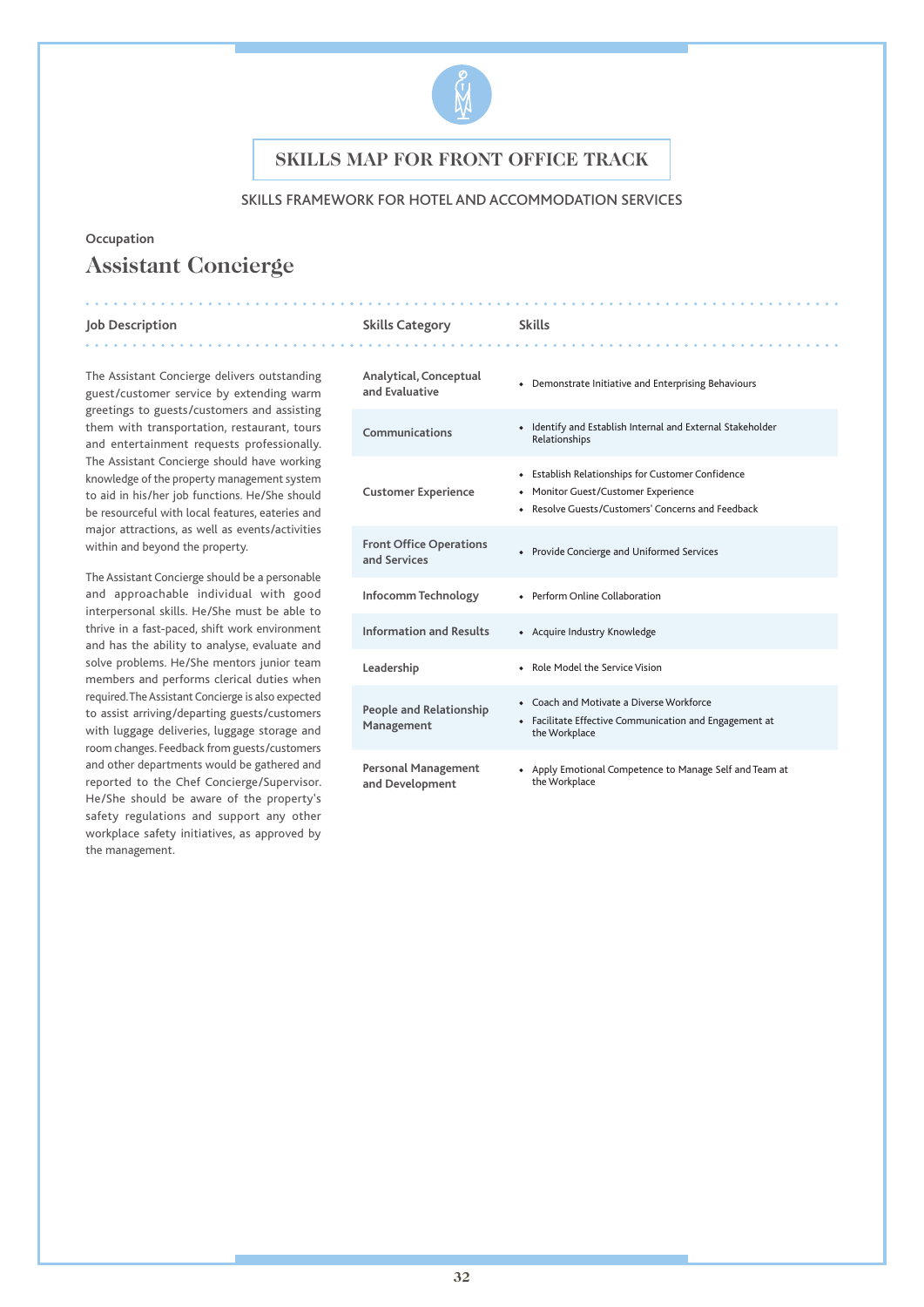

#### SKILLS FRAMEWORK FOR HOTEL AND ACCOMMODATION SERVICES

#### **Occupation**

# **Front Office Executive (Supervisor)/ Guest Relation(s) Executive (Supervisor)/ Guest Service(s) Executive (Supervisor)/ Call Centre Executive (Supervisor)**

#### **Job Description Skills Category Skills**

. . . . . . . .

The Front Office Executive(Supervisor)/Guest Relation(s) Executive(Supervisor)/Guest Service(s) Executive(Supervisor)/Call Centre Executive(Supervisor) works under leadership and managerial roles of front office to manage all aspects of the front office or call centre functions, in accordance with the property's service standards. He/She must be a friendly and outgoing individual and possess excellent communication and problem-solving skills. A competent working knowledge of the property management system is advantageous.

He/She performs tasks such as welcoming and escorting guests/customers, addressing and rectifying guests/customers' concerns and complaints, monitoring cleanliness and sanitation of assigned work areas and providing information on the property's amenities and services. He/She briefs all departments on guests/customers' requirements and generates daily operations reports and pertinent guest/ customer statistics. He/She also performs office duties such as coordinating with other departments, keeping records of staff work schedules and cash accounting for the front desk.

The team member from the call centre supervises the switchboard services and related call services.

The Front Office Executive(Supervisor)/Guest Relation(s) Executive(Supervisor)/Guest Service(s) Executive(Supervisor)/Call Centre Executive(Supervisor) is also required to mentor, guide and provide coaching support to the junior team members. In the absence of the Front Office Manager and other Senior Managers, he/she is responsible for the smooth operations of the front office.

| Analytical, Conceptual<br>and Evaluative       | • Read and Interpret Operational Reports<br>• Solve Problems and Make Decisions at Supervisory Level                                                                                              |
|------------------------------------------------|---------------------------------------------------------------------------------------------------------------------------------------------------------------------------------------------------|
| <b>Customer Experience</b>                     | • Establish Relationships for Customer Confidence<br>• Manage Guests/Customers' Concerns and Feedback                                                                                             |
| Environmental<br>Sustainability                | • Implement Sustainable Operations Using Green Initiatives                                                                                                                                        |
| <b>Front Office Operations</b><br>and Services | • Supervise Front Office Operations<br>• Supervise One-Stop Services<br>• Supervise Switchboard Services                                                                                          |
| Infocomm Technology                            | • Perform Online Collaboration                                                                                                                                                                    |
| <b>Information and Results</b>                 | • Acquire Industry Knowledge                                                                                                                                                                      |
| Innovation                                     | • Contribute to Innovation Process within own Scope of Work in<br><b>Business Unit</b>                                                                                                            |
| Leadership                                     | • Lead Team to Develop Operational Plan<br>• Role Model the Service Vision                                                                                                                        |
| People and Relationship<br>Management          | • Coach for Service Performance<br>• Cultivate Workplace Relationships and Diversity<br>• Manage a Diverse Service Environment                                                                    |
| <b>People Management</b>                       | Develop and Motivate Team Members through Capability<br>Development                                                                                                                               |
| <b>Personal Management</b><br>and Development  | • Develop Personal Effectiveness at Supervisory Level                                                                                                                                             |
| Planning and<br>Implementation                 | • Assign Work<br>• Display Critical Thinking and Analytical Skills<br>• Implement Loss/Risk Prevention<br>• Manage Operations for Service Excellence<br>• Support Strategic and Operational Plans |
| <b>Workplace Safety</b><br>and Security        | • Monitor Workplace Safety and Security                                                                                                                                                           |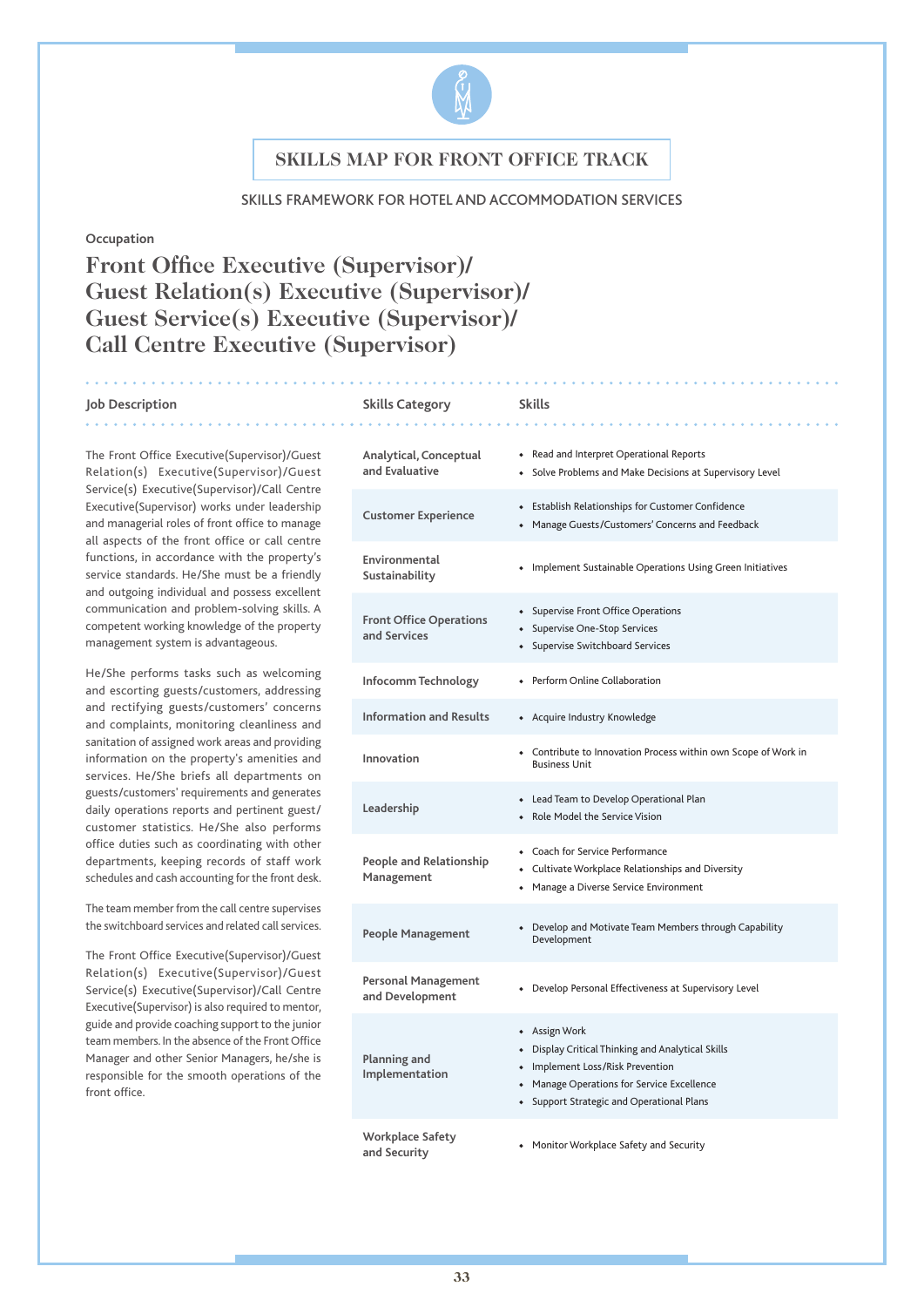

### SKILLS FRAMEWORK FOR HOTEL AND ACCOMMODATION SERVICES

# **Occupation Club Floor Executive (Supervisor)**

#### **Job Description Skills Category Skills**

room preparation.

The Club Floor Executive(Supervisor) serves as the main point of contact for club floor guests/ customers. He/She is involved in maintaining the club floor and attending the needs and well-being of guests/customers by providing an efficient and responsive service. He/She should possess a warm, pleasant personality and have a good knowledge of club floor amenities and food and beverage services. The Club Floor Executive(Supervisor) welcomes and acknowledges all club floor guests/customers, and works closely with other departments to carry out check-in processes and

The Club Floor Executive(Supervisor) disseminates important operations information to immediate team members and relevant departments as well as follow through discussions on assignments given to them. Department files and records are also maintained for effective operations and archive. The Club Floor Supervisor(Executive) must be able to multi-task, problem-solve and demonstrate good communication and interpersonal skills to serve culturally diverse guests/customers and work with other departments. In the absence of the Club Floor Manager, the Club Floor Supervisor(Executive) is responsible for the daily operations of the club floor.

## **Analytical, Conceptual and Evaluative** ◆ Read and Interpret Operational Reports ◆ Solve Problems and Make Decisions at Supervisory Level **Customer Experience** ◆ Establish Relationships for Customer Confidence ◆ Manage Guests/Customers' Concerns and Feedback **Environmental Sustainability** ◆ Implement Sustainable Operations Using Green Initiatives **Food and Beverage\*** ◆ Provide Advanced Dining Room Service **Front Office Operations and Services** ◆ Supervise Club Floor Services **Infocomm Technology** ◆ Perform Online Collaboration **Information and Results** ◆ Acquire Industry Knowledge **Innovation** ◆ Contribute to Innovation Process within own Scope of Work in Business Unit **Leadership** ◆ Lead Team to Develop Operational Plan ◆ Role Model the Service Vision **People and Relationship Management** ◆ Coach for Service Performance ◆ Cultivate Workplace Relationships and Diversity ◆ Manage a Diverse Service Environment **People Management**  $\bullet$  Develop and Motivate Team Members through Capability Development **Personal Management and Development •** Develop Personal Effectiveness at Supervisory Level and Development **Planning and Implementation** ◆ Assign Work ◆ Display Critical Thinking and Analytical Skills ◆ Implement Loss/Risk Prevention ◆ Manage Operations for Service Excellence ◆ Support Strategic and Operational Plans **Workplace Safety and Security • Monitor Workplace Safety and Security and Security**

\* Skills Category / Skills of Food and Beverage is subject to change

#### **34**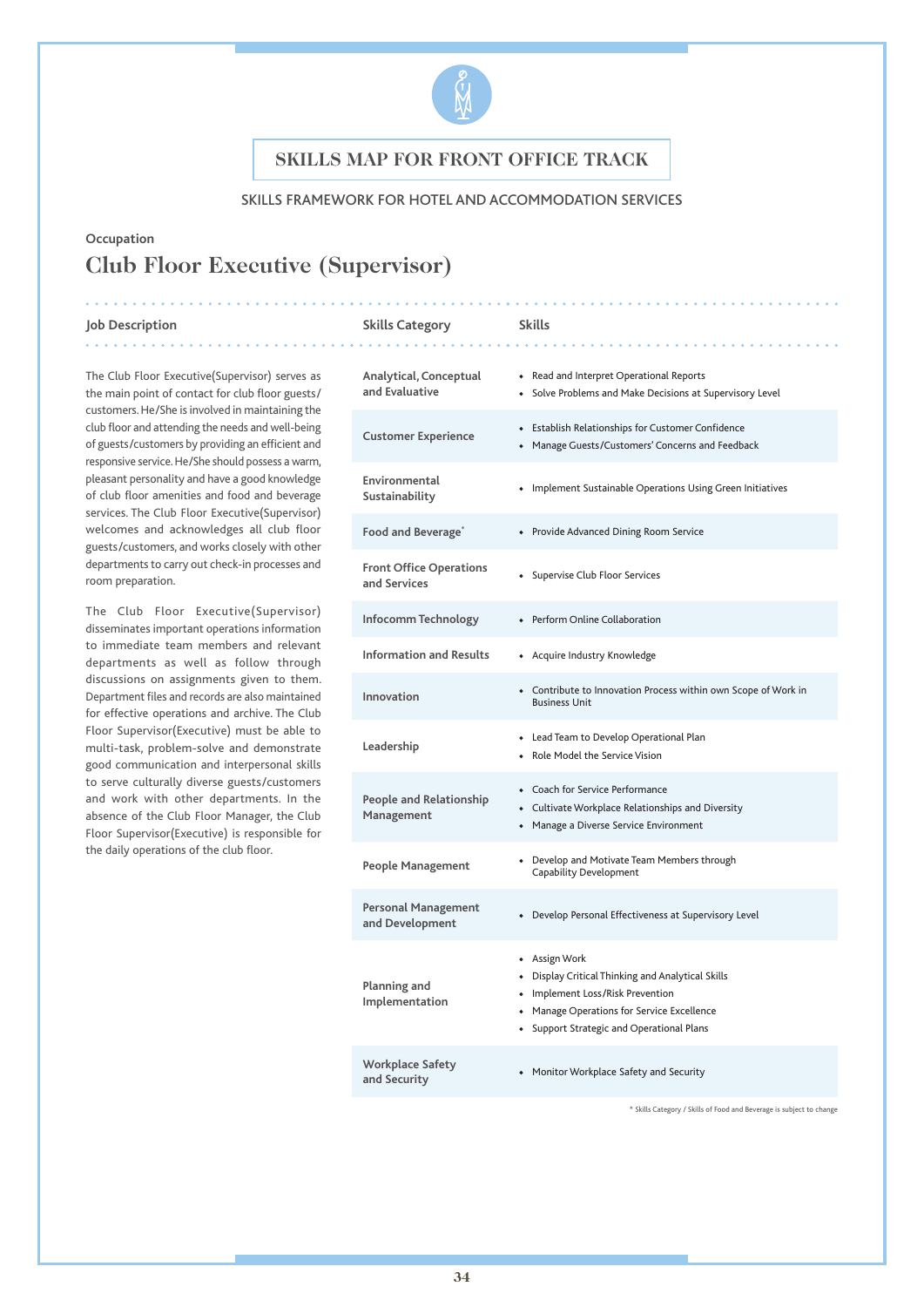

### SKILLS FRAMEWORK FOR HOTEL AND ACCOMMODATION SERVICES

# **Occupation Butler Supervisor**

#### **Job Description Skills Category Skills**

. . . . . . . . . . . . .

The Butler Supervisor coordinates and monitors all Butler tasks to ensure caring, thoughtful and dedicated personalised service is provided at all times in accordance with organisational procedures. The Butler Supervisor should have a good knowledge of social etiquettes and formal service, as well as cultural and luxury awareness to supervise and participate in proper table setting, household management, and butler services such as packing and unpacking of luggage, garment pressing, and shoeshine.

. . . . . . . . . . . . . . .

The Butler Supervisor motivates, coaches and mentors the Butlers to strive for exceptional personalised guest/customer services. He/She must be creative, intuitive, detail-oriented and attentive in anticipating the needs of VIP guests/ customers and respond calmly to any challenging situation. The Butler Supervisor must also be able to multi-task, problem-solve and demonstrate good communication skills in order to foster a positive working environment for both internal and external stakeholders.

| Analytical, Conceptual<br>and Evaluative      | • Read and Interpret Operational Reports<br>• Solve Problems and Make Decisions at Supervisory Level                                                                                                       |
|-----------------------------------------------|------------------------------------------------------------------------------------------------------------------------------------------------------------------------------------------------------------|
| <b>Customer Experience</b>                    | • Manage Guest/Customer Experience<br>• Manage Guests/Customers' Concerns and Feedback                                                                                                                     |
| Environmental<br>Sustainability               | • Implement Sustainable Operations Using Green Initiatives                                                                                                                                                 |
| Food and Beverage <sup>®</sup>                | • Provide Advanced Dining Room Service                                                                                                                                                                     |
| Innovation                                    | • Contribute to Innovation Process within own Scope of Work in<br><b>Business Unit</b>                                                                                                                     |
| Leadership                                    | • Lead Team to Develop Operational Plan                                                                                                                                                                    |
| People and Relationship<br>Management         | • Coach for Service Performance<br>• Cultivate Workplace Relationships and Diversity<br>• Manage a Diverse Service Environment                                                                             |
| People Management                             | Develop and Motivate Team Members through Capability<br>Development                                                                                                                                        |
| <b>Personal Management</b><br>and Development | Develop Personal Effectiveness at Supervisory Level                                                                                                                                                        |
| Planning and<br>Implementation                | • Assign Work<br>Display Critical Thinking and Analytical Skills<br>$\bullet$<br>Implement Loss/Risk Prevention<br>• Manage Operations for Service Excellence<br>• Support Strategic and Operational Plans |
| <b>Sales and Marketing</b>                    | • Develop Product Knowledge                                                                                                                                                                                |
| <b>Workplace Safety</b><br>and Security       | • Monitor Workplace Safety and Security                                                                                                                                                                    |

\* Skills Category/Skills of Food and Beverage is subject to change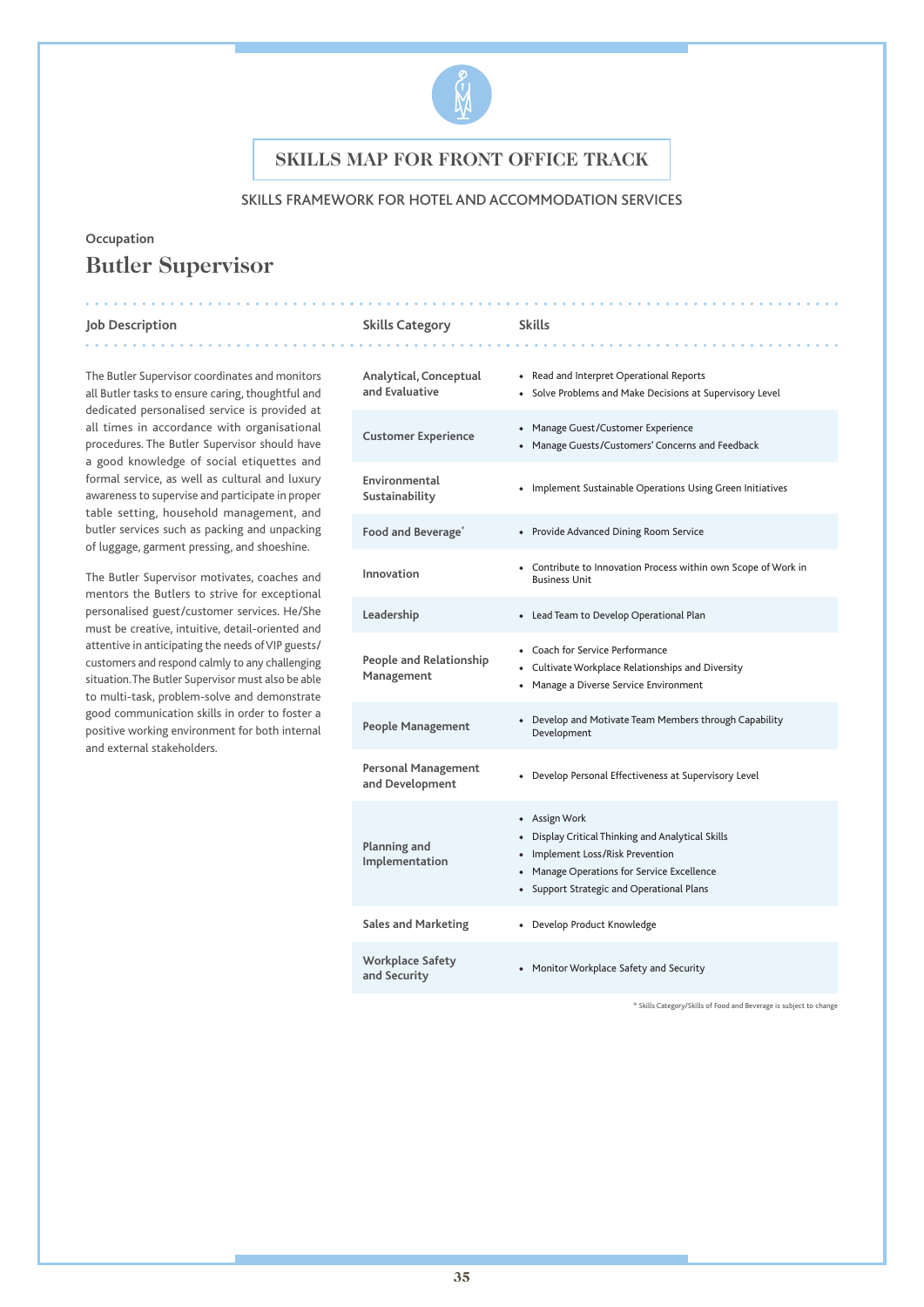

### SKILLS FRAMEWORK FOR HOTEL AND ACCOMMODATION SERVICES

**Alan Alan Alan** 

# **Occupation Concierge**

#### **Job Description Skills Category Skills** . . . . . . . . . . . .

The Concierge serves as the point of contact for property guests/customers by providing guidance and assistance during their stay. The Concierge proactively anticipates and meets the needs of guests/customers by making reservations, planning special events, parties and meetings, delivering luggage and mail and providing information about local features such as shopping, dining, nightlife and recreational activities. He/She also supervises junior team members by assigning errands, inspecting their neatness and attitude in providing excellent guest/customer services and coaching them on their performance and training activities.

. . . . . . . . . . . . . . . . .

The Concierge should be a personable and friendly individual with excellent communication and interpersonal skills. He/She must be able to thrive in a fast-paced environment and observe strict deadline, to handle varied and diverse needs of guests/customers with empathy. He/ She should have a good thorough knowledge of the property management system or other property reservation software. The Concierge is also responsible for performing secretarial and office duties, lobby maintenance, and supporting other departments as required.

| Analytical, Conceptual<br>and Evaluative       | • Read and Interpret Operational Reports<br>• Solve Problems and Make Decisions at Supervisory Level                                                                                              |
|------------------------------------------------|---------------------------------------------------------------------------------------------------------------------------------------------------------------------------------------------------|
| <b>Customer Experience</b>                     | • Manage Guests/Customers' Concerns and Feedback                                                                                                                                                  |
| Environmental<br>Sustainability                | • Implement Sustainable Operations Using Green Initiatives                                                                                                                                        |
| <b>Front Office Operations</b><br>and Services | • Supervise Concierge and Uniformed Services                                                                                                                                                      |
| Innovation                                     | • Contribute to Innovation Process within own Scope of Work in<br><b>Business Unit</b>                                                                                                            |
| Leadership                                     | • Lead Team to Develop Operational Plan                                                                                                                                                           |
| <b>People and Relationship</b><br>Management   | • Coach for Service Performance<br>• Cultivate Workplace Relationships and Diversity<br>Manage a Diverse Service Environment<br>$\bullet$                                                         |
| <b>People Management</b>                       | • Develop and Motivate Team Members through<br>Capability Development                                                                                                                             |
| <b>Personal Management</b><br>and Development  | • Develop Personal Effectiveness at Supervisory Level                                                                                                                                             |
| Planning and<br>Implementation                 | + Assign Work<br>• Display Critical Thinking and Analytical Skills<br>• Implement Loss/Risk Prevention<br>• Manage Operations for Service Excellence<br>• Support Strategic and Operational Plans |
| <b>Workplace Safety</b><br>and Security        | • Monitor Workplace Safety and Security                                                                                                                                                           |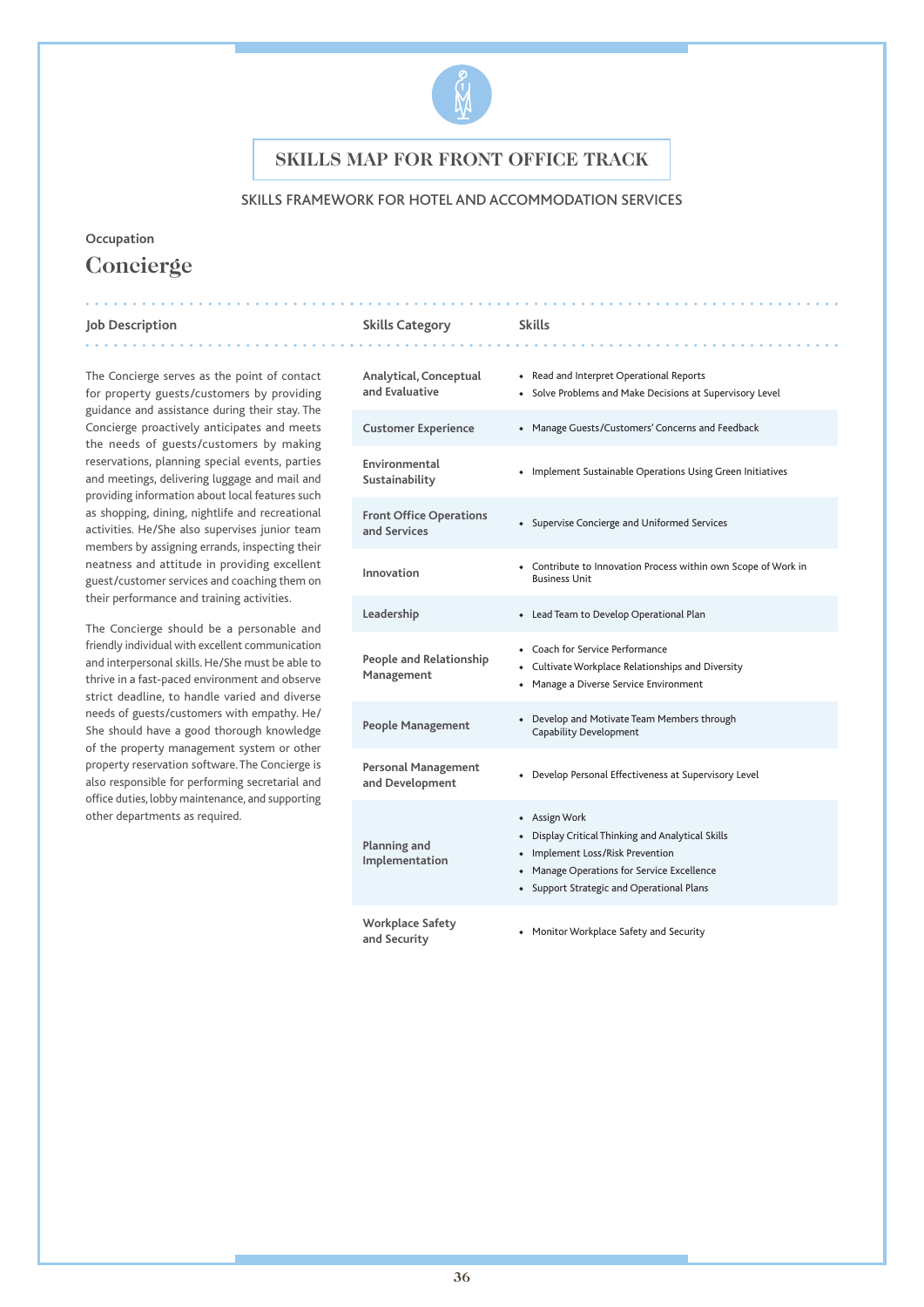

#### SKILLS FRAMEWORK FOR HOTEL AND ACCOMMODATION SERVICES

#### **Occupation**

# **Guest Relation(s) Manager/ Guest Service(s) Manager/ Call Centre Manager**

#### **Job Description Skills Category Skills** . . . . . . . .

The Guest Relation(s) Manager/Guest Service(s) Manager/Call Centre Manager coordinates the daily operations, activities and training of the front office or call centre. He/She oversees all facets of the guest/customer experience in the property. He/She manages the communication between guests/customers and team members, builds rapport with regular and returning guests/ customers, and ensures all guests/customers' needs are attended promptly with great care. He/ She needs to track the response of the guests/ customers to provide appropriate follow up. The Guest Relation(s) Manager/Guest Service(s) Manager/Call Centre Manager is also responsible for coaching the team in accordance to the property's standards, and ensuring that they carry out their assigned duties well.

The Guest Relation(s) Manager/Guest Service(s) Manager/Call Centre Manager also conduct staff meetings with team members and other departments on reviews of property's standards, guest/customer service targets, departmental procedures and operating issues to improve team capabilities and service quality. He/She should have the ability to attend to and manage guests/ customers' requests in a courteous manner, and possess current, detailed information about the property and city areas to present options for guests/customers. He/She may be required to support front desk or call centre operations such as registration (check-in or check-out), room availability and inventory, and oversee marketing initiatives to uphold the highest level of guest/ customer satisfaction.

### **Analytical, Conceptual and Evaluative** ◆ Facilitate the Implementation of a Productivity Framework ◆ Foster Initiative and Enterprise in Teams ◆ Solve Problems and Make Decisions at Managerial Level **Business Continuity Management •** Conduct Business Continuity Exercise and Test Management **Change Management** ◆ Facilitate Innovation and Lead Team Leaders to Implement Change **Customer Experience** ◆ Develop Service Recovery Framework ◆ Manage Guest/Customer Experience ◆ Manage the Service Brand **Front Office Operations and Services** ◆ Manage One-Stop Services ◆ Monitor Front Office Operations **Infocomm Technology** ◆ Use ICT for Knowledge Management **Innovation** ◆ Foster Service Innovation **People and Relationship Management** ◆ Develop a Work Team ◆ Lead Workplace Communication and Engagement **People Management** ◆ Conduct Staff Performance Assessment Process **Personal Management and Development** ◆ Foster Team Adaptability ◆ Manage Workplace Challenges with Resilience **Planning and Implementation** ◆ Manage and Review Systems and Processes<br>Implementation **Results Achievement** • Monitor and Reward Performance in a Team to Support Achievement of Results **Risk Management** ◆ Comply with Legal Requirements in a Lodging Property ◆ Manage Loss/Risk Prevention **Sales and Marketing** ◆ Manage Customer Acquisition and Retention Programmes ◆ Manage Relationship with Customers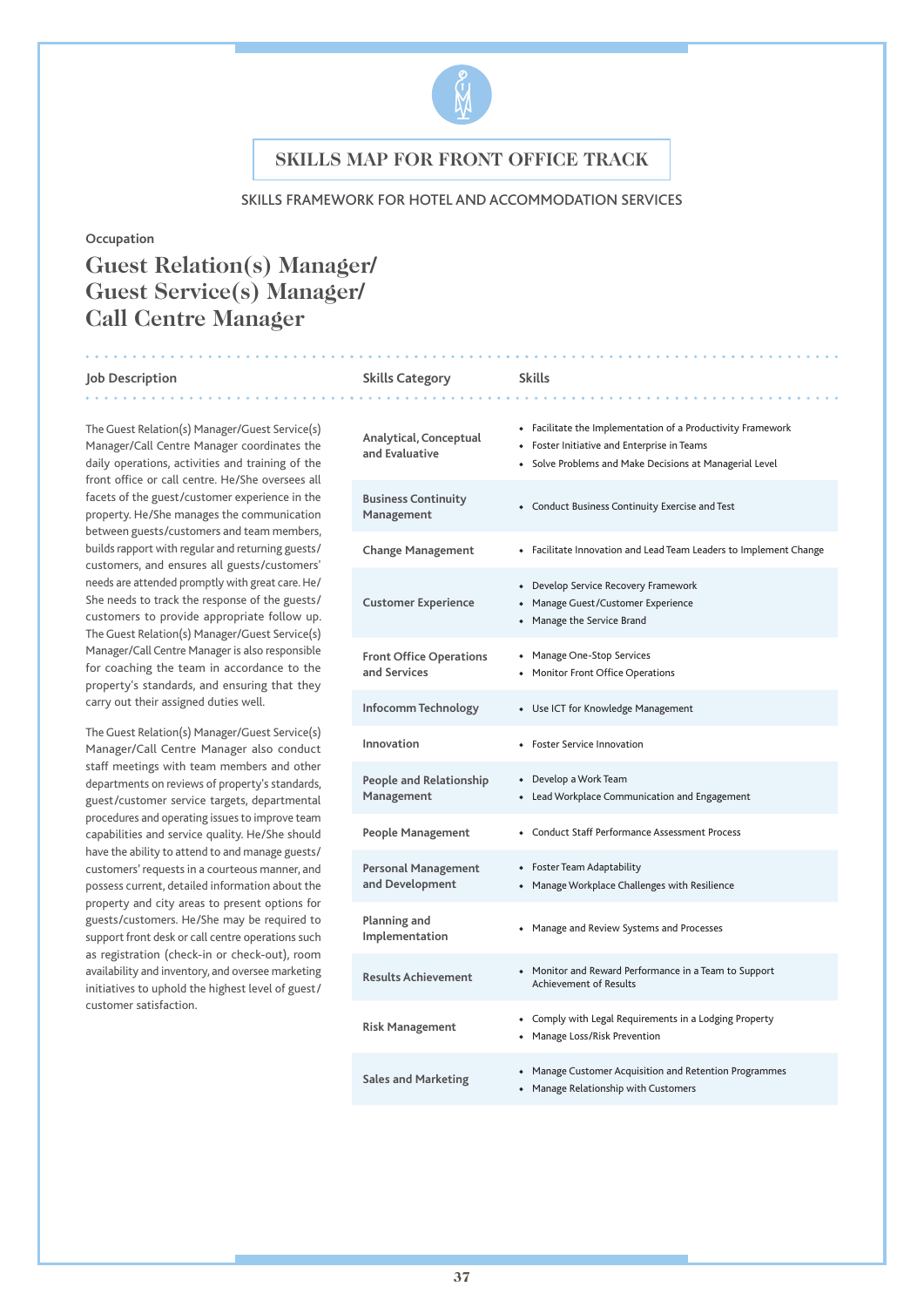

### SKILLS FRAMEWORK FOR HOTEL AND ACCOMMODATION SERVICES

# **Occupation Club Floor Manager**

#### **Job Description Skills Category Skills**

The Club Floor Manager oversees all aspects of the club floor and ensures the satisfaction of all guests/customers' needs. The Club Floor Manager should have an affable personality and communicate well. He/She is involved in meeting and greeting guests/customers, responding to guest/customer requests, building rapport with guests/customers, assisting guests/customers with complaints and resolving and communicating all guest/customer service issues to the Front Office Manager. He/She also conducts routine checks on early departures/late arrivals, works with other departments to coordinate VIP arrivals and manages the facilities of club floor. Moreover, He/she holds regular staff meetings to review operations procedures and issues of club floor such as property's standards, guest service targets, service satisfaction measures as well as areas of improvement or development.

The Club Floor Manager also works with other departments to coordinate VIP arrivals and ensures that team members have a current knowledge of property products, services and pricing. The Club Floor Manager should actively guide and direct the whole team to ensure consistency of standards and a high level of performance and service delivery. He/She also supports the recruitment, training and capability development of club floor team. In the absence of the Front Office Manager, the Club Floor Manager takes full responsibility and accountability for the club floor.

### **Analytical, Conceptual and Evaluative** ◆ Facilitate the Implementation of a Productivity Framework ◆ Foster Initiative and Enterprise in Teams ◆ Solve Problems and Make Decisions at Managerial Level **Change Management** ◆ Facilitate Innovation and Lead Team Leaders to Implement Change **Customer Experience** ◆ Develop Service Recovery Framework ◆ Manage Guest/Customer Experience ◆ Manage the Service Brand **Front Office Operations and Services** ◆ Manage Club Floor Services **Infocomm Technology** ◆ Use ICT for Knowledge Management **Innovation** ◆ Foster Service Innovation **People and Relationship Management** ◆ Develop a Work Team ◆ Lead Workplace Communication and Engagement **People Management** ◆ Conduct Staff Performance Assessment Process **Personal Management and Development** ◆ Foster Team Adaptability ◆ Manage Workplace Challenges with Resilience **Planning and Implementation** → Manage and Review Systems and Processes<br>Implementation **Results Achievement** ◆ Monitor and Reward Performance in a Team to Support Achievement of Results **Risk Management** ◆ Comply with Legal Requirements in a Lodging Property ◆ Manage Loss/Risk Prevention **Sales and Marketing** ◆ Manage Customer Acquisition and Retention Programmes ◆ Manage Relationship with Customers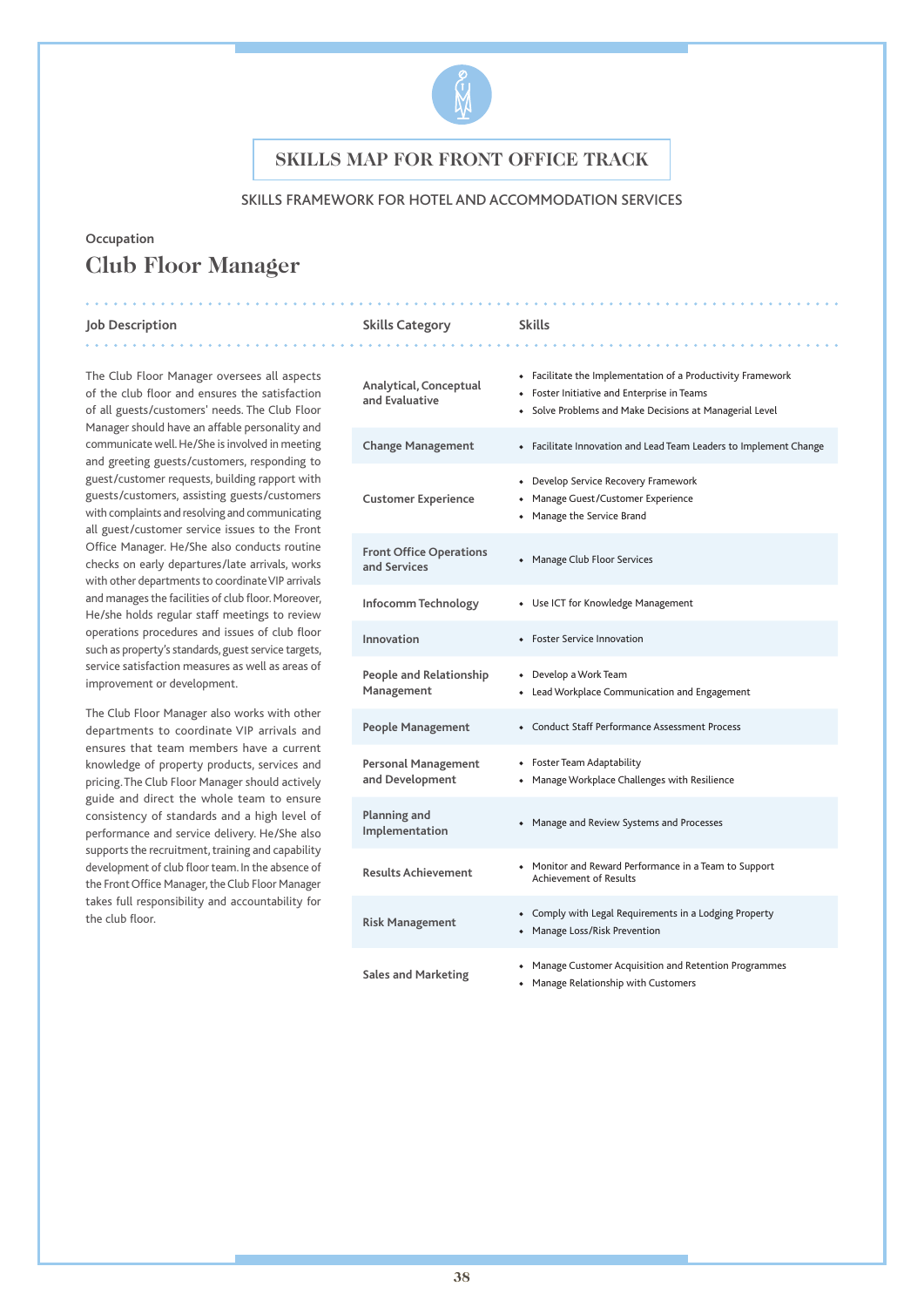

### SKILLS FRAMEWORK FOR HOTEL AND ACCOMMODATION SERVICES

### **Occupation**

# **Assistant Chef Concierge**

#### **Job Description Skills Category Skills**

. **. . . . . . . . . . .** .

The Assistant Chef Concierge assists Chef Concierge/Front Office Manager to oversee the operations of the lobby concierge and guest/ customer services in accordance with property's policies and standards. He/She demonstrates responsibility and resourcefulness to ensure that team members operate at peak efficiency and uphold a professional demeanour to provide an optimum level of service and communication at all times. The Assistant Chef Concierge serves the needs of guests/customers by running errands, handling luggage, coordinating guest/customer requests with designated vendors and carrying out special guest/customer requests and events assigned by the management. He/She has a hands-on approach to operations and is expected to support the Chef Concierge to manage the operational and staff matters of the concierge team and promote concierge services to other departments.

The Assistant Chef Concierge anticipates the needs of guests/customers and directs the team to provide quality and unique experiences to guests/customers. He/She monitors the team's performance constantly in all aspects of service and job functions, ensuring that all procedures are carried out in accordance with departmental standards and rectifies any deficiencies with the respective team member. He/She also assists the lobby concierge with their job functions and identifies training gaps in the team for capability development. The Assistant Chef Concierge exhibits the passion to deliver exceptional levels of guest/customer services and has the ability to respond to a range of different work situations under demanding conditions.

| Analytical, Conceptual<br>and Evaluative       | • Facilitate the Implementation of a Productivity Framework<br>• Foster Initiative and Enterprise in Teams<br>• Solve Problems and Make Decisions at Managerial Level |
|------------------------------------------------|-----------------------------------------------------------------------------------------------------------------------------------------------------------------------|
| <b>Change Management</b>                       | • Facilitate Innovation and Lead Team Leaders to Implement Change                                                                                                     |
| Communications                                 | • Conduct Interviews<br>• Present Information                                                                                                                         |
| <b>Customer Experience</b>                     | • Manage Guest/Customer Experience<br>• Manage the Service Brand                                                                                                      |
| Finance                                        | • Prepare Budget for the Business Unit                                                                                                                                |
| <b>Front Office Operations</b><br>and Services | • Manage Concierge and Uniformed Services                                                                                                                             |
| Infocomm Technology                            | • Use ICT for Knowledge Management                                                                                                                                    |
| Innovation                                     | • Foster Service Innovation                                                                                                                                           |
| <b>People and Relationship</b><br>Management   | • Develop a Work Team<br>• Lead Workplace Communication and Engagement                                                                                                |
| <b>Personal Management</b><br>and Development  | • Foster Team Adaptability<br>• Manage Workplace Challenges with Resilience                                                                                           |
| Planning and<br>Implementation                 | • Apply Project Management Techniques<br>• Manage and Review Systems and Processes                                                                                    |
| <b>Risk Management</b>                         | • Comply with Legal Requirements in a Lodging Property<br>• Manage Loss/Risk Prevention                                                                               |
| <b>Sales and Marketing</b>                     | • Manage Customer Acquisition and Retention Programmes<br>• Manage Relationship with Customers                                                                        |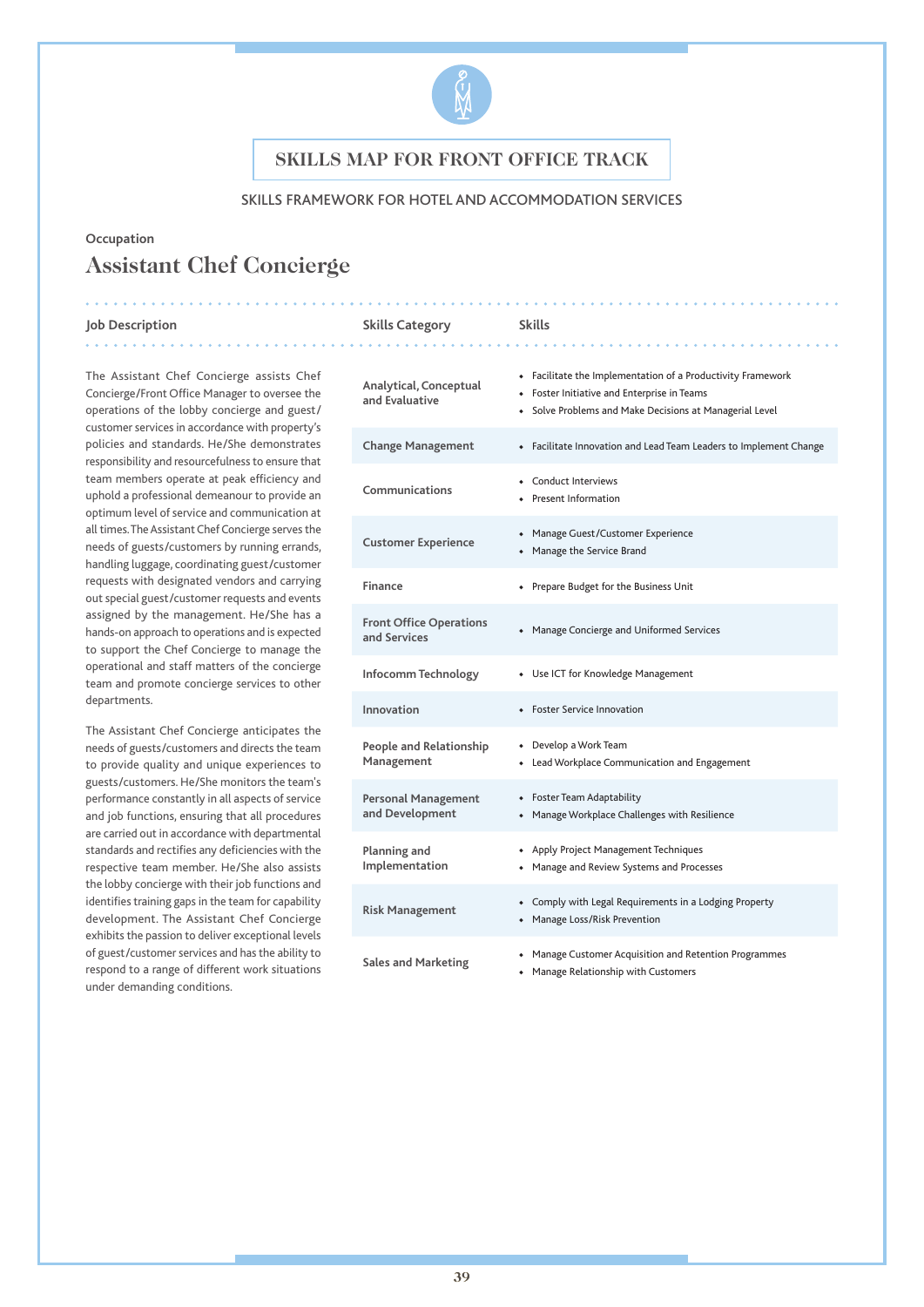

### SKILLS FRAMEWORK FOR HOTEL AND ACCOMMODATION SERVICES

. . . . . . .

# **Occupation Duty Manager**

#### **Job Description Skills Category Skills**

. . . . . . . . . . . . .

The Duty Manager works under the supervision of the Front Office Manager to oversee the day-to-day operations of the front office, including the night shift if applicable, ensuring the smooth delivery of exceptional services to property guests/customers. The Duty Manager often meets or liaises with other executives/ managers of the various departments to satisfy guest/customer requests, handle VIP arrivals, collaborate effectively on usage of function rooms and catering, and manage undesirable conduct or demanding issues of guests/customers.

The Duty Manager is required to have a good working knowledge of the property management system or other property reservation software to meet the challenging demands of his/her work responsibilities and may be required to assist in front desk, concierge, reservations, housekeeping and food and beverage operations. He/She also gathers feedback, analyses sector trends and potential guests/customers to suggest appropriate proposals to enhance revenue and hospitality experiences. The Duty Manager is involved in supervising and guiding the front office team and coordinating the team's work schedules. He/ She should have the ability to work in a fastpaced environment and manage the multifarious operational concerns and expectations.

| Analytical, Conceptual<br>and Evaluative       | • Facilitate the Implementation of a Productivity Framework<br>• Foster Initiative and Enterprise in Teams<br>• Solve Problems and Make Decisions at Managerial Level |
|------------------------------------------------|-----------------------------------------------------------------------------------------------------------------------------------------------------------------------|
| <b>Business Continuity</b><br>Management       | • Manage Crisis Situations                                                                                                                                            |
| <b>Change Management</b>                       | • Facilitate Innovation and Lead Team Leaders to Implement Change                                                                                                     |
| Communications                                 | • Conduct Interviews<br>• Present Information                                                                                                                         |
| <b>Customer Experience</b>                     | • Develop Service Recovery Framework<br>• Manage Guest/Customer Experience<br>• Manage the Service Brand                                                              |
| <b>Front Office Operations</b><br>and Services | • Manage Front Office Operations                                                                                                                                      |
| Infocomm Technology                            | • Use ICT for Knowledge Management                                                                                                                                    |
| Innovation                                     | • Foster Service Innovation                                                                                                                                           |
| People and Relationship<br>Management          | • Develop a Work Team<br>• Lead Workplace Communication and Engagement                                                                                                |
| People Management                              | • Conduct Staff Performance Assessment Process                                                                                                                        |
| Personal Management<br>and Development         | • Foster Team Adaptability<br>• Manage Workplace Challenges with Resilience                                                                                           |
| Planning and<br>Implementation                 | • Manage and Review Systems and Processes                                                                                                                             |
| <b>Results Achievement</b>                     | • Monitor and Reward Performance in a Team to Support<br><b>Achievement of Results</b>                                                                                |
| <b>Risk Management</b>                         | • Comply with Legal Requirements in a Lodging Property<br>• Manage Loss/Risk Prevention                                                                               |
| <b>Sales and Marketing</b>                     | • Manage Customer Acquisition and Retention Programmes<br>• Manage Relationship with Customers                                                                        |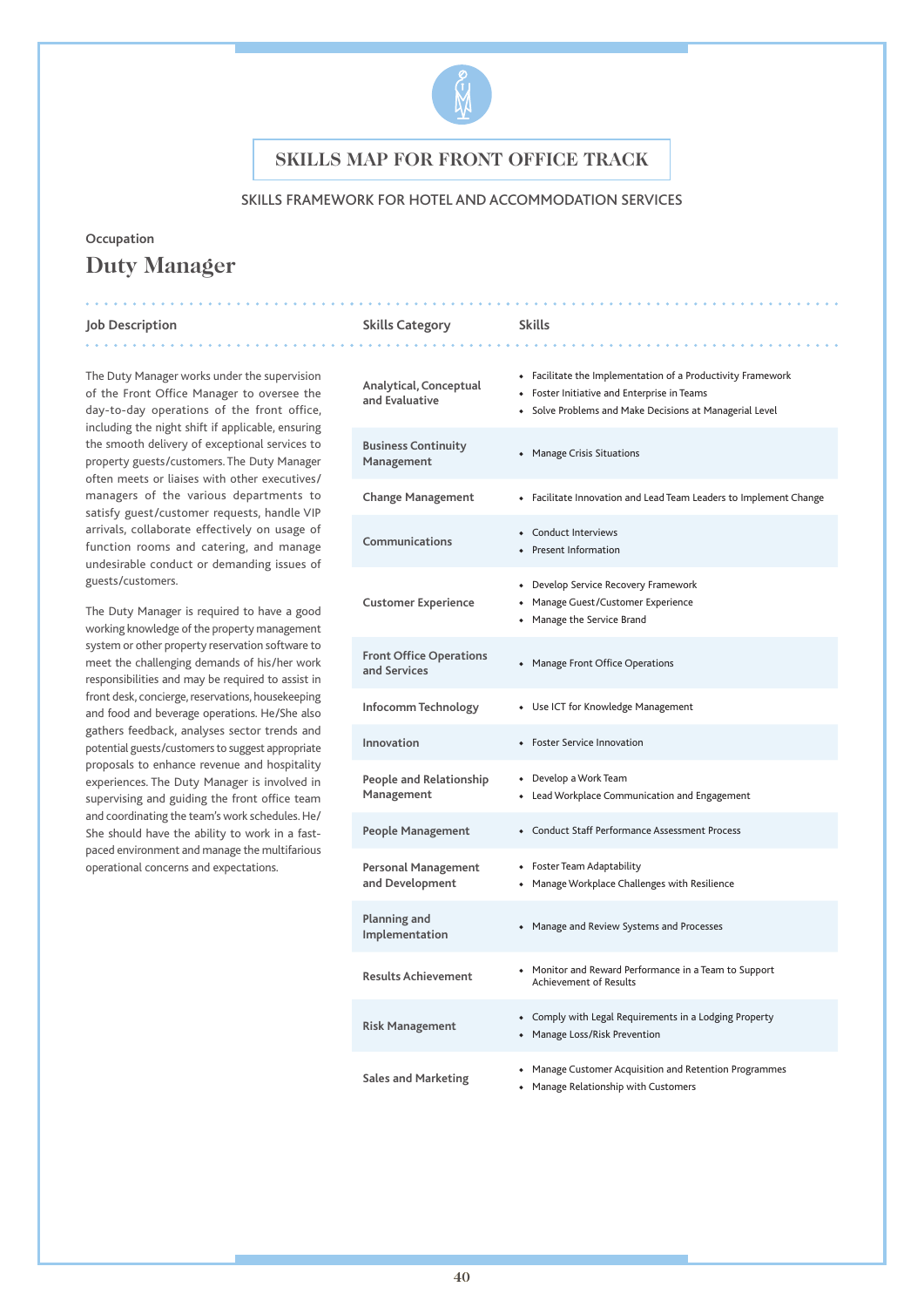

### SKILLS FRAMEWORK FOR HOTEL AND ACCOMMODATION SERVICES

# **Occupation Head Butler/ Butler Manager**

#### **Job Description Skills Category Skills** . . . . . . . . . .

The Head Butler/Butler Manager oversees all aspects of the butler department, including capability development and people management. The main duties and responsibilities of the Head Butler/Butler Manager include ensuring that all butlers under his supervision report to their daily assignments on time are properly groomed and dressed, and have knowledge of in-suite services, technology and amenities. He/She trains butlers in their performance and workrelated activities, leading and conducting regular inspections of all butler areas including occupied and non-occupied rooms and working with other operating departments, notably the front office, to manage VIP guest/customer requests.

The Head Butler/Butler Manager makes certain that all food and beverage needs of the guest/ customers are met. The Head Butler/Butler Manager also offers guest/customer assistance with the packing and unpacking of luggage if required and monitors VIP guest/customer arrivals so that special arrangements such as fruit baskets, flowers or other amenities are ready upon arrival. The Head Butler/Butler Manager should have excellent knowledge of the property's products, services, protocols of receiving Royalty, Heads of States, prominent corporate delegates or VIPs, on top of department policies and procedures to ensure flawless uncompromised and personalised service is rendered. He/She has to be diplomatic with outstanding problemsolving skills to attend to challenging situations and perform service recovery.

| Analytical, Conceptual<br>and Evaluative       | • Facilitate the Implementation of a Productivity Framework<br>• Foster Initiative and Enterprise in Teams<br>Solve Problems and Make Decisions at Managerial Level |
|------------------------------------------------|---------------------------------------------------------------------------------------------------------------------------------------------------------------------|
| <b>Business Continuity</b><br>Management       | • Manage Crisis Situations                                                                                                                                          |
| <b>Change Management</b>                       | • Facilitate Innovation and Lead Team Leaders to Implement Change                                                                                                   |
| Communications                                 | • Conduct Interviews<br>• Present Information                                                                                                                       |
| <b>Customer Experience</b>                     | • Create Guest/Customer Experience<br>• Develop Service Recovery Framework<br>• Manage the Service Brand                                                            |
| Finance                                        | • Prepare Budget for the Business Unit                                                                                                                              |
| <b>Front Office Operations</b><br>and Services | • Manage Butler Services                                                                                                                                            |
| Infocomm Technology                            | • Use ICT for Knowledge Management                                                                                                                                  |
| Innovation                                     | <b>Foster Service Innovation</b>                                                                                                                                    |
| <b>People and Relationship</b><br>Management   | • Develop a Work Team<br>• Lead Workplace Communication and Engagement                                                                                              |
| <b>People Management</b>                       | • Conduct Staff Performance Assessment Process                                                                                                                      |
| <b>Personal Management</b><br>and Development  | • Foster Team Adaptability<br>• Manage Workplace Challenges with Resilience                                                                                         |
| Planning and<br>Implementation                 | • Apply Project Management Techniques<br>• Manage and Review Systems and Processes                                                                                  |
| <b>Results Achievement</b>                     | • Monitor and Reward Performance in a Team to Support<br><b>Achievement of Results</b>                                                                              |
| <b>Risk Management</b>                         | • Comply with Legal Requirements in a Lodging Property<br>• Manage Loss/Risk Prevention                                                                             |
| <b>Sales and Marketing</b>                     | • Manage Customer Acquisition and Retention Programmes<br>Manage Relationship with Customers                                                                        |

#### **41**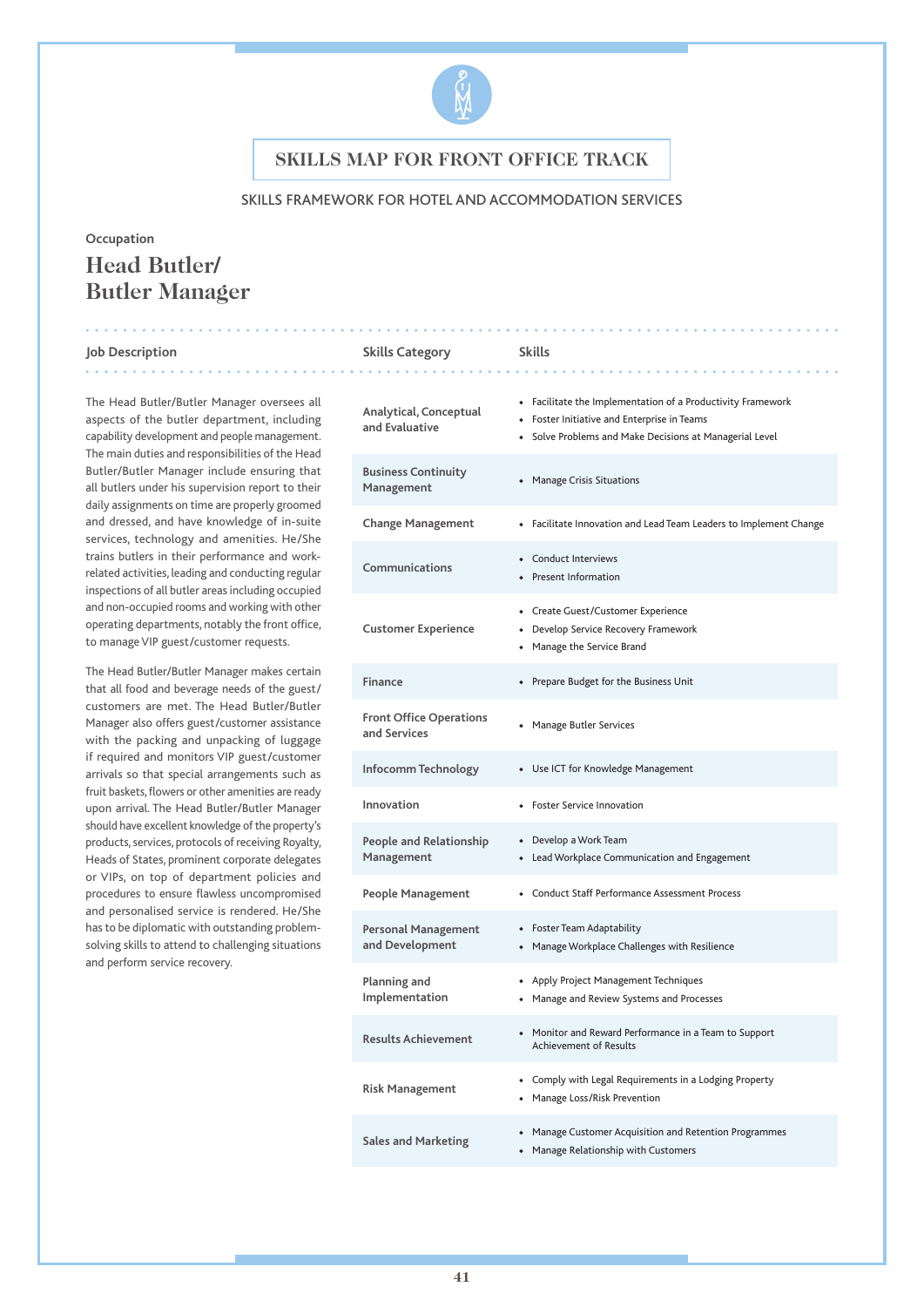

#### SKILLS FRAMEWORK FOR HOTEL AND ACCOMMODATION SERVICES

# **Occupation Chef Concierge**

#### **Job Description Skills Category Skills**

. . . . . . . . . . . . .

The Chef Concierge manages all aspects of the concierge operations to ensure that the team is functioning at its peak efficiency in accordance with property's policies and standards. The Chef Concierge has a hands-on approach to operations by serving the needs of guests/ customers through interaction, running errands, handling luggage, coordinating guest/customer requests with designated vendors and carrying out special requests such as wedding proposals or anniversaries when required. He/she is expected to manage the daily roster, training, discipline and performance of all concierge team members.

The Chef Concierge ensures all departments are aware of all guests/customers' needs and information prior to arrival and implements a concierge service which will lead to a unique, memorable and personal stay for guests/ customers. He/she is also responsible for internal marketing to other departments, to inform and update them of concierge services. He/She sets departmental goals, manages cost control and inventories, attends monthly management meetings and works closely with all internal and external stakeholders to promote positive relations and foster a cooperative working environment to maximise productivity and morale of the team. The Chef Concierge is required to be a great communicator with excellent guest/customer service skills to deal with exceptional requests and culturally diverse guests/customers. Due to the ever-changing demands of guests/customers, he/she has to be well-informed of the latest tourist attractions, hospitality trends and constantly innovating new ideas in promoting the property's services, facilities and products.

| Analytical, Conceptual<br>and Evaluative       | • Facilitate the Implementation of a Productivity Framework<br>• Foster Initiative and Enterprise in Teams<br>• Solve Problems and Make Decisions at Managerial Level |
|------------------------------------------------|-----------------------------------------------------------------------------------------------------------------------------------------------------------------------|
| <b>Business Continuity</b><br>Management       | • Manage Crisis Situations                                                                                                                                            |
| <b>Change Management</b>                       | • Facilitate Innovation and Lead Team Leaders to Implement Change                                                                                                     |
| Communications                                 | • Conduct Interviews<br>• Present Information                                                                                                                         |
| <b>Customer Experience</b>                     | • Create Guest/Customer Experience<br>• Develop Service Recovery Framework<br>• Manage the Service Brand                                                              |
| <b>Finance</b>                                 | • Prepare Budget for the Business Unit                                                                                                                                |
| <b>Front Office Operations</b><br>and Services | • Manage Concierge and Uniformed Services                                                                                                                             |
| Infocomm Technology                            | • Use ICT for Knowledge Management                                                                                                                                    |
| Innovation                                     | • Foster Service Innovation                                                                                                                                           |
| Leadership                                     | • Lead Team Leaders to Develop Business Strategies and Governance<br>Management                                                                                       |
| People and Relationship<br>Management          | • Develop a Work Team<br>• Lead Workplace Communication and Engagement                                                                                                |
| <b>People Management</b>                       | • Conduct Staff Performance Assessment Process<br>• Develop Team Leaders through Capability Development<br>and Coaching                                               |
| <b>Personal Management</b><br>and Development  | • Foster Team Adaptability<br>• Manage Workplace Challenges with Resilience                                                                                           |
| Planning and<br>Implementation                 | • Apply Project Management Techniques<br>• Manage and Review Systems and Processes                                                                                    |
| <b>Results Achievement</b>                     | • Monitor and Reward Performance in a Team to Support<br><b>Achievement of Results</b>                                                                                |
| <b>Risk Management</b>                         | • Comply with Legal Requirements in a Lodging Property<br>• Manage Loss/Risk Prevention                                                                               |
| <b>Sales and Marketing</b>                     | Manage Customer Acquisition and Retention Programmes                                                                                                                  |

◆ Manage Relationship with Customers

**42**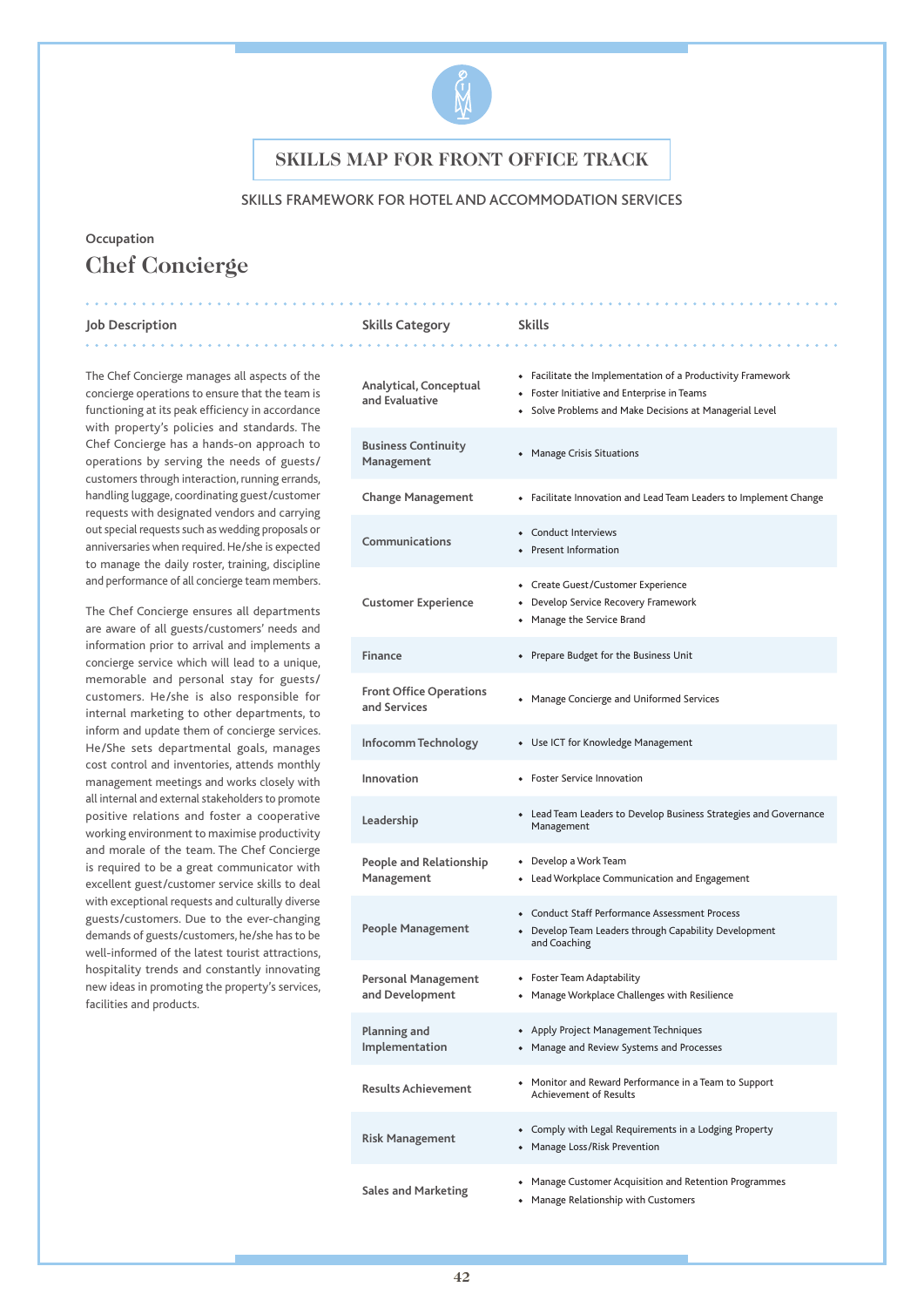

#### SKILLS FRAMEWORK FOR HOTEL AND ACCOMMODATION SERVICES

**and Evaluative**

#### **Occupation**

# **Assistant Front Office Manager/ Assistant Operations Manager**

#### **Job Description Skills Category Skills** . . . . . . . . . .

The Assistant Front Office Manager/Assistant Operations Manager provides support to the Front Office Manager in the daily running of the front office. The Assistant Front Office Manager/ Assistant Operations Manager works closely with the Front Office Manager, the management, and members of other departments, to resolve any major issues faced during operations and ensures compliance with current policies, standards and procedures. He/She manages the front office team to ensure all guests/customers receive prompt and personal recognition, and establishes performance and development goals for the team members. In the context of a Serviced Apartment, the Assistant Front Office Manager/Assistant Operations Manager might need to supervise other departments on top of the front office.

The Assistant Front Office Manager/Assistant Operations Manager is also responsible for checking daily shift audits, maintaining staffing needs, analysing market or industry trends and expanding unique brand experience through the delivery of consistent, quality guest/customer service. The Assistant Front Office Manager should have experience in cash handling, credit card processing and using hospitality applications or technologies related to front office. He/She is required to make objective decisions and handle any complaints and emergencies in a level-headed manner. In the absence of the Front Office Manager/Operations Manager, the Assistant Front Office Manager/ Assistant Operations Manager is responsible and accountable for the entire operations of the front office.

| Analytical, Conceptual<br>and Evaluative       | • Facilitate the Implementation of a Productivity Framework<br>• Foster Initiative and Enterprise in Teams<br>Solve Problems and Make Decisions at Managerial Level |
|------------------------------------------------|---------------------------------------------------------------------------------------------------------------------------------------------------------------------|
| <b>Business Continuity</b><br>Management       | <b>Manage Crisis Situations</b>                                                                                                                                     |
| <b>Change Management</b>                       | • Facilitate Innovation and Lead Team Leaders to Implement Change                                                                                                   |
| Communications                                 | Conduct Interviews<br><b>Present Information</b>                                                                                                                    |
| <b>Customer Experience</b>                     | • Create Guest/Customer Experience<br>• Develop Service Recovery Framework<br>• Manage the Service Brand                                                            |
| <b>Finance</b>                                 | • Prepare Budget for the Business Unit                                                                                                                              |
| <b>Front Office Operations</b><br>and Services | • Manage Front Office Operations                                                                                                                                    |
| Infocomm Technology                            | • Use ICT for Knowledge Management                                                                                                                                  |
| Innovation                                     | <b>Foster Service Innovation</b>                                                                                                                                    |
| Leadership                                     | • Lead Team Leaders to Develop Business Strategies and Governance<br>Management                                                                                     |
| People and Relationship<br>Management          | • Develop a Work Team<br>• Lead Workplace Communication and Engagement                                                                                              |
| <b>People Management</b>                       | • Conduct Staff Performance Assessment Process                                                                                                                      |
| <b>Personal Management</b><br>and Development  | • Contribute towards a Learning Organisation<br>• Foster Team Adaptability<br>Manage Workplace Challenges with Resilience                                           |
| Planning and<br>Implementation                 | • Apply Project Management Techniques<br>• Manage and Review Systems and Processes                                                                                  |
| <b>Results Achievement</b>                     | • Monitor and Reward Performance in a Team to Support<br><b>Achievement of Results</b>                                                                              |
| <b>Risk Management</b>                         | • Comply with Legal Requirements in a Lodging Property<br>• Manage Loss/Risk Prevention                                                                             |
|                                                | • Manage Customer Acquisition and Retention Programmes                                                                                                              |

◆ Manage Relationship with Customers

**Sales and Marketing**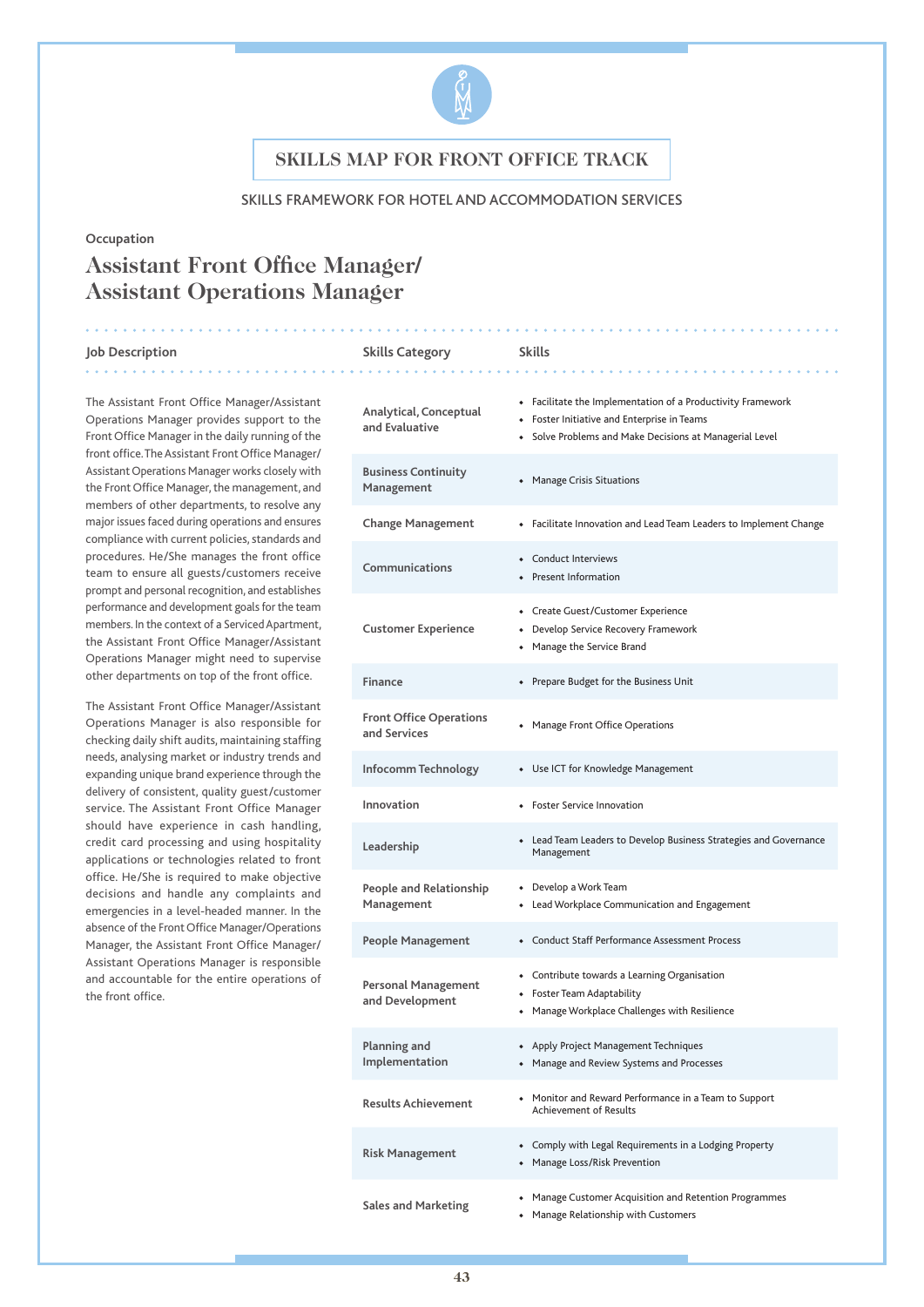

### SKILLS FRAMEWORK FOR HOTEL AND ACCOMMODATION SERVICES

#### **Occupation**

# **Front Office Manager/ Operations Manager**

#### **Job Description Skills Category Skills** . . . . . . . . . .

The Front Office Manager/Operations Manager oversees the entire front office team, coordinates the activities of the front desk, reservations, concierge and bell services, club floor and guest services and ensures that the property's service standards, policies and procedures are properly adhered to in a consistent manner. The Front Office Manager/Operations Manager monitors financial performance and works jointly with the reservations and sales team to maximise room occupancy and departmental revenue. He/She is expected to take corrective measures to ensure highest possible profitability without compromising service standards. Close working relationships are also maintained with other departments to resolve challenging guests/ customers' issues and concerns efficiently and maintain the upkeep of the property. In the context of a Serviced Apartment, the Front Office Manager/Operations Manager oversees more than just the front office.

The Front Office Manager/Operations Manager conducts meetings with the front office team and is responsible for hiring, evaluating and developing the team. He/She is also required to prepare regular management reports, review credit limit report, log books and guest feedback forms on a regular basis and work within the allocated departmental budget. The Front Office Manager/Operations Manager should possess strong communication skills and demonstrate leadership abilities. He/She should also exhibit excellent organisational and time management skills. On top of that, he/she should be technology literate with knowledge of the prescribed administrative and hospitality applications and tools, such as the property management system and property reservation system.

| Analytical, Conceptual<br>and Evaluative      | • Apply Systems Thinking in Problem Solving and Decision Making<br>• Contribute to the Design and Development of a<br>Productivity Framework              |
|-----------------------------------------------|-----------------------------------------------------------------------------------------------------------------------------------------------------------|
| <b>Business Negotiation</b>                   | • Manage and Direct Negotiations<br>• Manage Dispute Mediation                                                                                            |
| Communications                                | • Conduct Presentation to Senior Management                                                                                                               |
| <b>Customer Experience</b>                    | • Drive Customer Loyalty for Service Excellence                                                                                                           |
| Environmental<br>Sustainability               | • Manage Sustainable Operations using Green Initiatives                                                                                                   |
| <b>Finance</b>                                | • Manage Budgeting and Forecasting Processes for the Business Unit                                                                                        |
| Infocomm Technology                           | • Analyse and Recommend Best Practices and Technology<br>in Hospitality<br>• Analyse Hospitality Data                                                     |
| <b>Information and Results</b>                | • Drive Service Quality and Customer Satisfaction                                                                                                         |
| Innovation                                    | • Innovate the Customer Experience                                                                                                                        |
| Leadership                                    | • Lead Managers to Develop Organisational and<br><b>Governance Strategies</b>                                                                             |
| People and Relationship<br>Management         | • Manage Cross Functional and Culturally Diverse Teams                                                                                                    |
| People Management                             | • Develop Managers and High Potential Employees through<br>Organisational Talent Capability Review<br>• Manage Human Resources in the Department          |
| <b>Personal Management</b><br>and Development | • Develop Self to Maintain Professional Competence at Senior<br>Management Level                                                                          |
| <b>Planning and</b><br>Implementation         | • Develop Service Operations<br>• Manage External Service Providers<br>• Manage Resource Planning<br>• Provide Information for Management Decision Making |
| <b>Results Achievement</b>                    | • Monitor and Reward Performance Across Teams to Manage<br><b>Achievement of Results</b>                                                                  |
| <b>Revenue Management</b>                     | • Analyse Data for Trends and Forecasts<br>• Apply Revenue Management Strategies                                                                          |
| <b>Risk Management</b>                        | • Operationalise and Manage Corporate Governance Policy for the<br><b>Business Unit</b>                                                                   |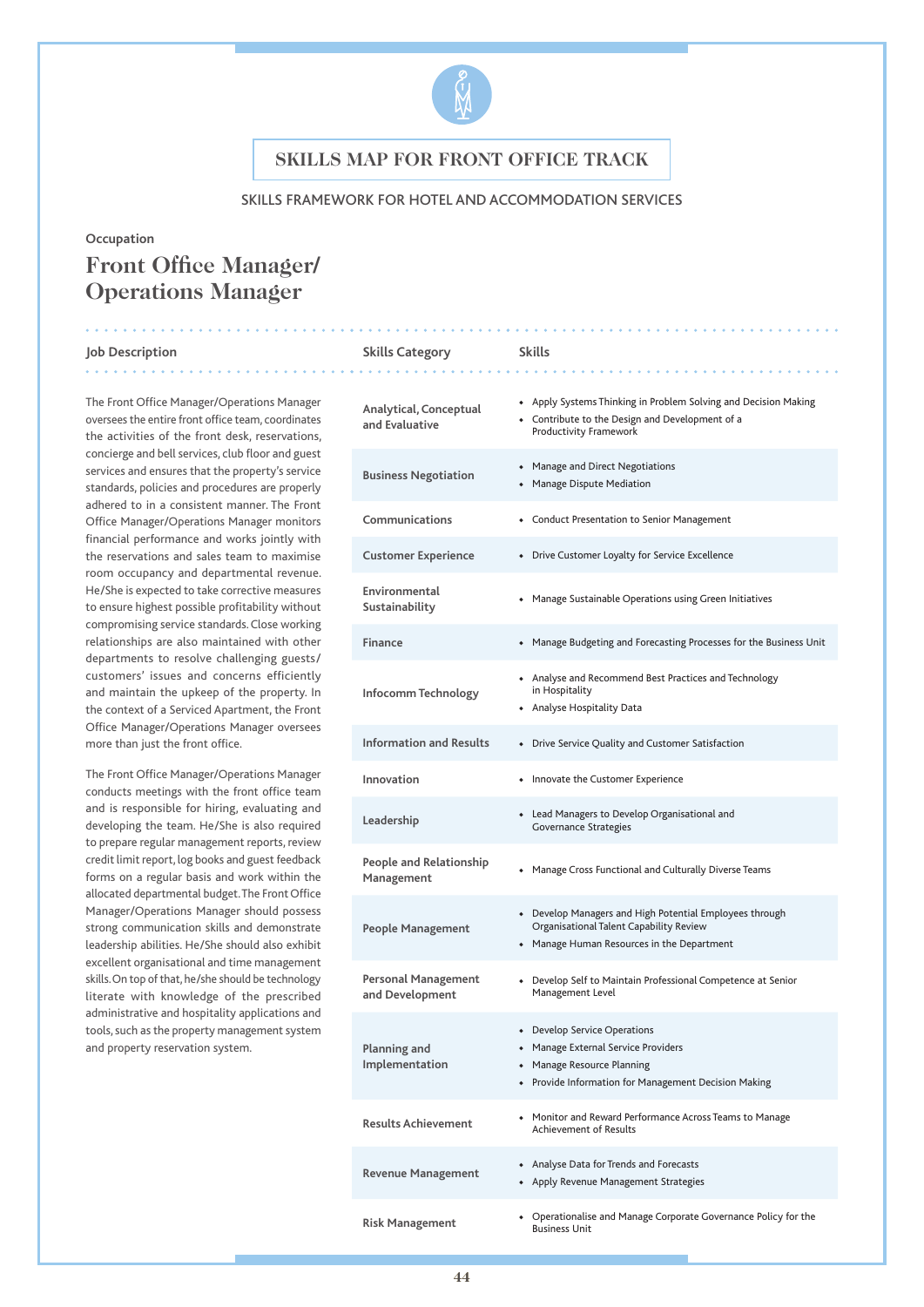

### SKILLS FRAMEWORK FOR HOTEL AND ACCOMMODATION SERVICES

#### **Occupation**

# **Rooms Division Manager/ Director of Rooms**

#### **Job Description Skills Category Skills**

The Rooms Division Manager/Director of Rooms oversees multiple departments under rooms, which includes but is not limited to the front office, concierge and bell services, club floor, housekeeping, facilities, and security. As a member of the property's senior management team, he/she develops and reviews the business plan and strategies, key performance indicators and manpower planning for rooms. He/She provides solutions and implements corrective measures on problem areas and monitors and manages expenses to ensure that they are kept within operational budget.

As a champion of organisational excellence, the Rooms Division Manager/Director of Rooms works towards achieving high levels of guest/ customer satisfaction through the consistent execution of the property's brand standards, visible operational leadership, active trend analysis and hands-on interaction with guests/ customers and team members. He/She builds high performance teams that are empowered and can work collaboratively to create excellent guest/customer experiences. He/She also works together with the human capital department to ensure the efficiency and effectiveness of the recruitment processes for employment and retention of outstanding team members.

| <b>Business Continuity</b><br>Management | Direct Management of Crisis Situations                                                                      |
|------------------------------------------|-------------------------------------------------------------------------------------------------------------|
| <b>Change Management</b>                 | • Facilitate Innovation and Lead Managers to Manage Change                                                  |
| Finance                                  | Develop and Establish Financial Budget and Plans                                                            |
| Infocomm Technology                      | Leverage Technology for Productivity and Innovation                                                         |
| Innovation                               | Champion Service Innovation<br>Facilitate Innovation Process within the Organisation<br>$\bullet$           |
| Knowledge Management                     | Develop and Establish a Knowledge Management System<br>$\bullet$                                            |
| People Management                        | • Develop Strategies for Talent Management                                                                  |
| Personal Management<br>and Development   | Develop Self to Maintain Professional Competence to Lead<br>an Organisation                                 |
| <b>Results Achievement</b>               | Monitor Divisional Performance and Develop Reward Strategies to<br><b>Facilitate Achievement of Results</b> |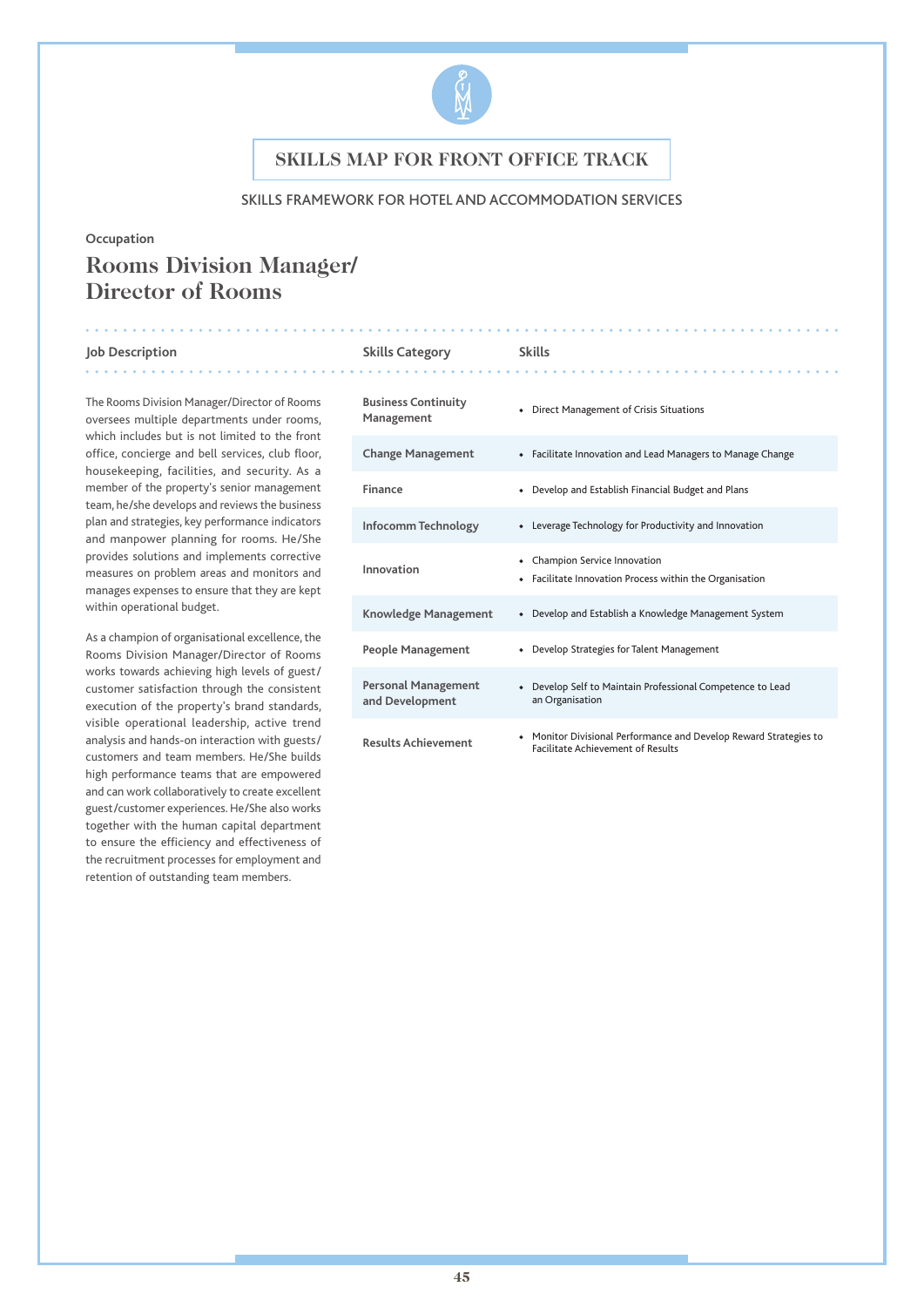

### SKILLS FRAMEWORK FOR HOTEL AND ACCOMMODATION SERVICES

#### **Occupation**

# **Hotel Manager/ Resident Manager/ Executive Assistant Manager**

#### **Job Description Skills Category Skills**

. . . . . . . . . . . . . .

The Hotel Manager/Resident Manager/Executive Assistant Manager is responsible for the day-today management of a property and its staff. He/ She has commercial accountability for budgeting and financial management, planning, organising and directing all property services, including front-of-house, food and beverage operations and housekeeping. He/She needs to ensure efficient operations, maximise standards of guest service, and drive occupancy rates and revenue goals. He/She performs regular site inspections on the facilities and services of the property, resolves issues and ensures that the property runs smoothly each day. He/She reviews the financial performance of the property and works with the senior management team to set the overall business strategies and performance indicators, which may include sales and marketing and revenue management.

The Hotel Manager/Resident Manager/Executive Assistant Manager interacts with and promotes the property to local and international audiences. He/She also keeps up to date with the latest trends and best practices for hospitality, and introduces innovation to enhance property operations and deliver excellent guest experiences. As a champion of organisational excellence, he/she hosts guests and leads by example. He/She also provides guidance and support to managers and colleagues, and ensures that the property's core values and standards are upheld for the welfare of the property's staff and guests. He/She is a good communicator, and a leader who is eloquent in managing media and promoting the brand image of the property.

| <b>Business Continuity</b><br>Management      | Endorse Business Continuity Framework, Strategies, Policies<br>and Plans                                                                                                                                                                                                                    |
|-----------------------------------------------|---------------------------------------------------------------------------------------------------------------------------------------------------------------------------------------------------------------------------------------------------------------------------------------------|
| Infocomm Technology                           | Capitalise on Opportunities Created through Digital<br>Disruption in the Hospitality Industry                                                                                                                                                                                               |
| Leadership                                    | • Adopt Modern Concepts in Business Ethics and Values<br>Management<br>• Adopt New Business Models for Productivity Maximisation<br><b>Manage Hotel Operations</b>                                                                                                                          |
| <b>People and Relationship</b><br>Management  | Build Positive Relationships with the Board<br>$\bullet$<br>• Create Positive Work-life Harmony<br>Establish Organisational Relationships and Lead<br>Organisational Diversity<br>• Foster Business Relationships and Organisational Diversity<br>• Promote Harmonious Tripartite Relations |
| <b>Personal Management</b><br>and Development | Develop Self to Maintain Professional Competence to Lead<br>an Organisation                                                                                                                                                                                                                 |